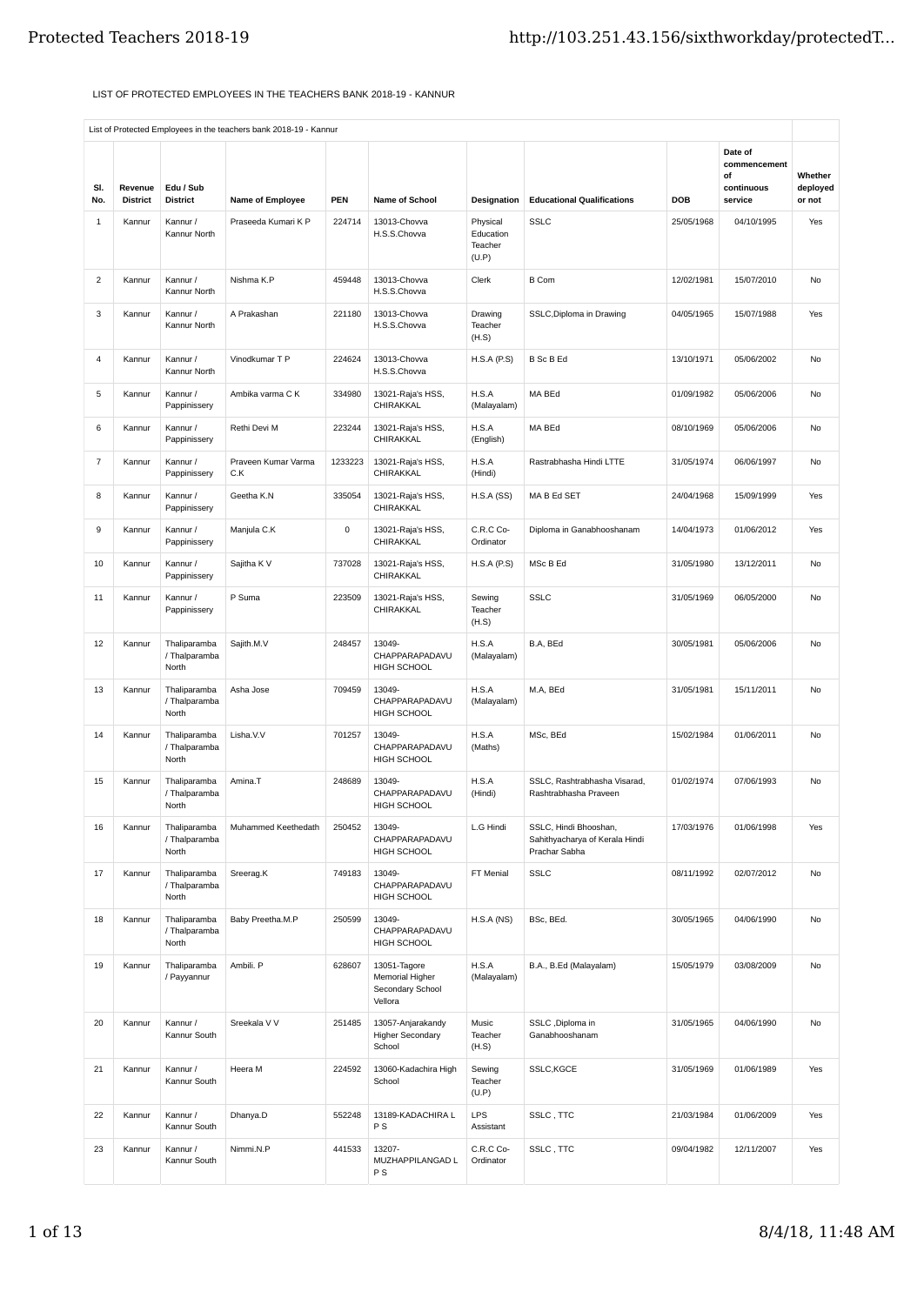|            |                            |                              | List of Protected Employees in the teachers bank 2018-19 - Kannur |            |                                                     |                                                          |                                                                         |            |                                                        |                               |
|------------|----------------------------|------------------------------|-------------------------------------------------------------------|------------|-----------------------------------------------------|----------------------------------------------------------|-------------------------------------------------------------------------|------------|--------------------------------------------------------|-------------------------------|
| SI.<br>No. | Revenue<br><b>District</b> | Edu / Sub<br><b>District</b> | <b>Name of Employee</b>                                           | <b>PEN</b> | Name of School                                      | <b>Designation</b>                                       | <b>Educational Qualifications</b>                                       | <b>DOB</b> | Date of<br>commencement<br>of<br>continuous<br>service | Whether<br>deployed<br>or not |
| 24         | Kannur                     | Kannur /<br>Kannur South     | Sujith Kumar.M                                                    | 543345     | 13216-KIZHUNNA<br>SOUTH U P S                       | Physical<br>Education<br>Teacher<br>(U.P)                | SSLC, DPED                                                              | 01/03/1967 | 15/07/1989                                             | No                            |
| 25         | Kannur                     | Kannur /<br>Kannur South     | Sudha.C                                                           | 532646     | 13219-<br>MUZHAPILLANGAD U<br>P SCHOOL              | L.G Hindi                                                | SSLC, Rakshtra Bashavisarath                                            | 18/03/1969 | 15/07/1993                                             | No                            |
| 26         | Kannur                     | Kannur /<br>Kannur South     | Sindu Kizhakkayil                                                 | 6674121    | 13220-<br><b>MUZHAPPILANGAD</b><br>SOUTH U P SCHOOL | Sewing<br>Teacher<br>$(U.P -$<br>Package)                | <b>SSLC, KGTE TEN</b>                                                   | 10/04/1977 | 07/08/2012                                             | Yes                           |
| 27         | Kannur                     | Kannur /<br>Kannur South     | Shojina P                                                         | 698109     | 13220-<br>MUZHAPPILANGAD<br>SOUTH U P SCHOOL        | <b>UPS</b><br>Assistant                                  | <b>BSc EEd</b>                                                          | 03/01/1980 | 01/06/2011                                             | Yes                           |
| 28         | Kannur                     | Kannur /<br>Kannur North     | Yamuna O                                                          | 647104     | 13314-Kanhirode L.P.<br>School                      | Sewing<br>Teacher<br>(U.P)                               | SSLC, KGTE (Tailoring)                                                  | 30/05/1965 | 24/06/1987                                             | No                            |
| 29         | Kannur                     | Kannur /<br>Kannur North     | Bindu K                                                           | 735950     | 13326-Navakerala L.P.<br>School                     | C.R.C Co-<br>Ordinator                                   | BA (Economics), Bed (Social<br>Science)                                 | 28/05/1976 | 05/06/2000                                             | Yes                           |
| 30         | Kannur                     | Kannur /<br>Kannur North     | Musthafa M P                                                      | 552689     | 13327-Peringalayi L.P.<br>School                    | L.G Arabic                                               | SSLC, Afsal Ul Ulama                                                    | 15/05/1966 | 31/07/1992                                             | No                            |
| 31         | Kannur                     | Kannur /<br>Kannur North     | Muhammed Kunhi I                                                  | 501771     | 13333-Thilannur L.P.<br>School                      | L.G Arabic                                               | SSLC, Afsal Ul Ulama                                                    | 08/04/1967 | 15/07/1988                                             | No                            |
| 32         | Kannur                     | Kannur /<br>Kannur North     | Muhammed Asharaf K<br>P                                           | 674839     | 13339-Chelora L.P.<br>School                        | L.G Arabic                                               | SSLC, Afsal Ul Ulama                                                    | 15/04/1964 | 25/07/1983                                             | No                            |
| 33         | Kannur                     | Kannur /<br>Kannur North     | Abdurahiman K V                                                   | 572974     | 13341-Iriveri East L.P.<br>School                   | L.G Arabic                                               | SSLC, Afsal Ul Ulama                                                    | 03/05/1964 | 04/06/1990                                             | No                            |
| 34         | Kannur                     | Kannur /<br>Kannur North     | Vanajakshi P                                                      | 574161     | 13351-Varam Mopla<br>L.P. School                    | Sewing<br>Teacher<br>(U.P)                               | SSLC,KGTE (Needle work & Dress<br>Making)                               | 04/11/1962 | 15/07/1985                                             | <b>No</b>                     |
| 35         | Kannur                     | Kannur /<br>Kannur North     | Seema C.M                                                         | 563405     | 13353-Aichur West<br>U.P. School                    | L.G Urdu                                                 | SSLC, Adib-I-Fazil (Preliminary)                                        | 30/05/1974 | 05/06/2002                                             | Yes                           |
| 36         | Kannur                     | Kannur /<br>Kannur North     | Vinayan T K                                                       | 654139     | 13354-Athirakam U.P.<br>School                      | L.G Sanskrit<br>(PT)                                     | SSLC, PDC, MA(Hindi), Samskrith<br><b>Teachers Training Certificate</b> | 20/04/1970 | 01/06/2011                                             | No                            |
| 37         | Kannur                     | Kannur /<br>Kannur North     | Unnikrishnan M                                                    | 572541     | 13361-Gowrivilasam<br>U.P. School                   | L.G Sanskrit                                             | SSLC, Rashtriya Samskrith<br>Samsthan Parshastri                        | 16/12/1986 | 01/06/2007                                             | No                            |
| 38         | Kannur                     | Kannur /<br>Kannur North     | Subair K K                                                        | 572309     | 13361-Gowrivilasam<br>U.P. School                   | L.G Arabic                                               | SSLC, Afsal Ul Ulama                                                    | 13/05/1977 | 01/07/1999                                             | Yes                           |
| 39         | Kannur                     | Kannur /<br>Kannur North     | Sudhakaran V                                                      | 677223     | 13364-Sankaravilasam<br>U.P.S. Kanhirode            | Physical<br>Education<br>Teacher<br>$(U.P -$<br>Package) | SSLC, PDC, Certificate in Physical<br>Education(karnataka)              | 24/05/1968 | 22/03/2013                                             | Yes                           |
| 40         | Kannur                     | Kannur /<br>Kannur North     | Rema P.V                                                          | 553889     | 13365-Kanhirode U.P.<br>School                      | Sewing<br>Teacher<br>(U.P)                               | SSLC,KGTE (Needle work &<br>Embroidary)                                 | 01/06/1964 | 15/07/1984                                             | No                            |
| 41         | Kannur                     | Kannur /<br>Kannur North     | Rajeev Kumar C                                                    | 551881     | 13369-Kuruva U.P.<br>School                         | Drawing<br>Teacher<br>(U.P)                              | SSLC, KGTE (Drawing & Painting)                                         | 15/04/1965 | 01/06/1992                                             | No                            |
| 42         | Kannur                     | Kannur /<br>Kannur North     | Muhammed Asharaf K<br>Κ                                           | 568548     | 13370-Madrasa Sirajul<br>Uloom U.P. School          | L.G Urdu                                                 | SSLC, Afsal Ul Ulama                                                    | 31/05/1975 | 05/06/2000                                             | No                            |
| 43         | Kannur                     | Kannur /<br>Kannur North     | Hymaja A                                                          | 566140     | 13372-Mowanchery<br>U.P. School                     | Sewing<br>Teacher<br>(U.P)                               | SSLC, KGTE (Tailoring &<br>Embroidary)                                  | 10/04/1966 | 01/06/1992                                             | No                            |
| 44         | Kannur                     | Kannur /<br>Kannur North     | Sumesh Govind                                                     | 656140     | 13374-Muthukutty U.P.<br>School                     | UPSA (HTV)                                               | Bsc, BEd                                                                | 21/03/1974 | 01/06/2011                                             | Yes                           |
| 45         | Kannur                     | Kannur /<br>Kannur North     | Rajith K                                                          | 562838     | 13383-Thilannur U.P.<br>School                      | L.G Sanskrit                                             | BA, BEd (Sanskrit)                                                      | 27/04/1973 | 02/06/2003                                             | Yes                           |
| 46         | Kannur                     | Kannur /<br>Kannur North     | Abdul Samad Panakkal                                              | 567026     | 13384-Valiyannur<br>North U.P. School               | L.G Arabic                                               | SSLC, Afsal Ul Ulama                                                    | 26/05/1971 | 03/07/1995                                             | No                            |
| 47         | Kannur                     | Kannur /<br>Kannur North     | Jyothi O T                                                        | 557727     | 13385-Vani Vilasam<br>U.P. School                   | <b>LPS</b><br>Assistant                                  | <b>Bsc Bed</b>                                                          | 03/03/1977 | 05/06/2002                                             | Yes                           |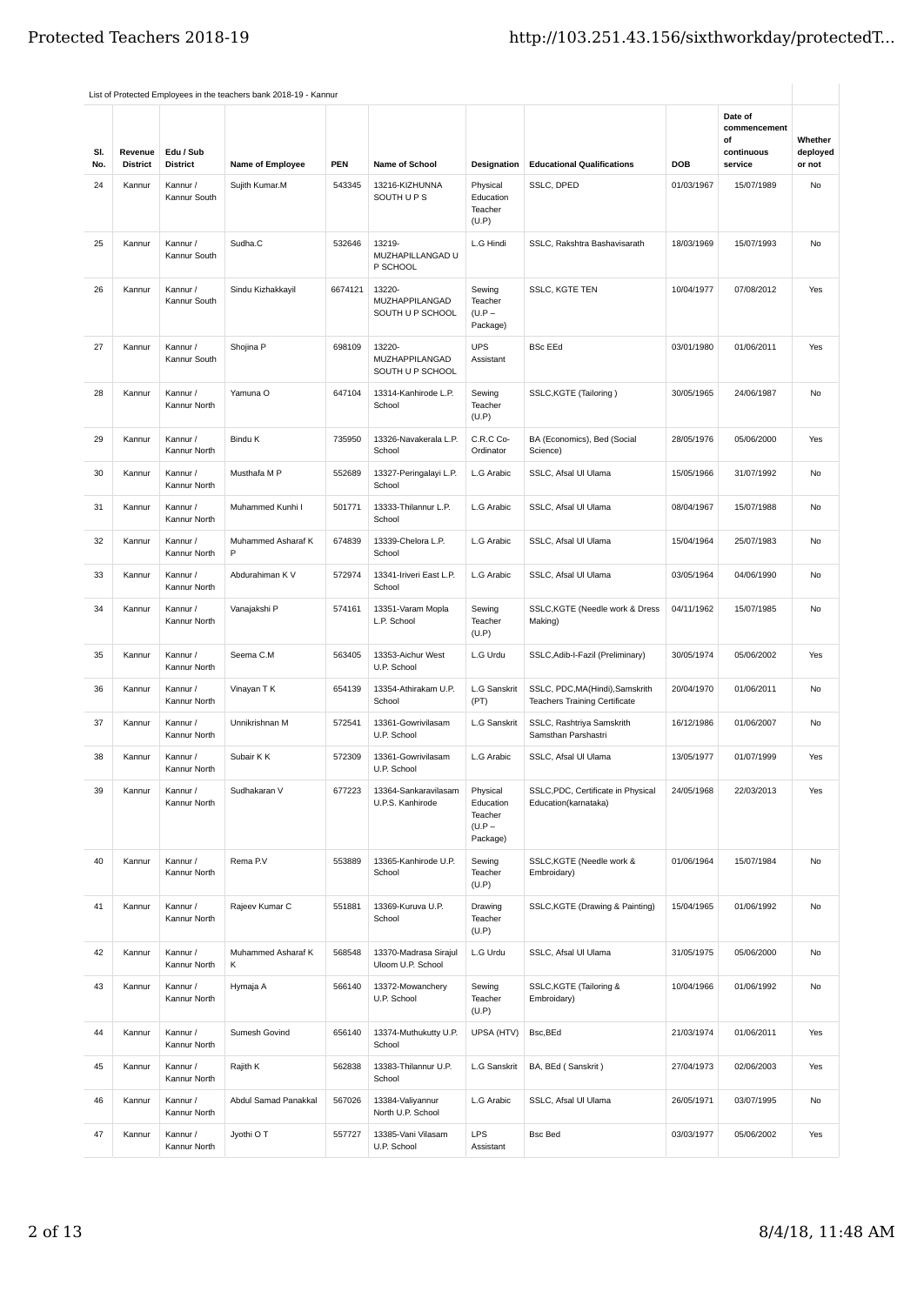| SI.<br>No. | Revenue<br><b>District</b> | Edu / Sub<br><b>District</b> | Name of Employee            | <b>PEN</b> | Name of School                       | Designation                                              | <b>Educational Qualifications</b>                              | <b>DOB</b> | Date of<br>commencement<br>of<br>continuous<br>service | Whether<br>deployed<br>or not |
|------------|----------------------------|------------------------------|-----------------------------|------------|--------------------------------------|----------------------------------------------------------|----------------------------------------------------------------|------------|--------------------------------------------------------|-------------------------------|
| 48         | Kannur                     | Kannur /<br>Kannur North     | Jabir M T                   | 557734     | 13385-Vani Vilasam<br>U.P. School    | L.G Urdu                                                 | PDC, Abid Al-Fazil                                             | 13/05/1967 | 01/06/1992                                             | No                            |
| 49         | Kannur                     | Kannur /<br>Kannur North     | Swasthika C M               | 653081     | 13385-Vani Vilasam<br>U.P. School    | <b>UPS</b><br>Assistant                                  | MA (Malayalam), BED( Malayalam)                                | 31/01/1971 | 01/06/2011                                             | Yes                           |
| 50         | Kannur                     | Kannur /<br>Kannur North     | Nisha M.V                   | 746988     | 13386-Varam U.P.<br>School           | <b>UPS</b><br>Assistant                                  | BA, BEd                                                        | 17/09/1981 | 02/06/2008                                             | No                            |
| 51         | Kannur                     | Kannur /<br>Kannur North     | Sanila E                    | 747188     | 13386-Varam U.P.<br>School           | UPSA (HTV)                                               | BA, BEd                                                        | 04/01/1978 | 02/06/2008                                             | Yes                           |
| 52         | Kannur                     | Kannur /<br>Kannur North     | Jyni A.V                    | 653074     | 13386-Varam U.P.<br>School           | LPS<br>Assistant                                         | PDC,TTC                                                        | 31/05/1979 | 01/06/2011                                             | No                            |
| 53         | Kannur                     | Thaliparamba<br>/ Irikur     | Sujatha T                   | 555656     | 13451-Chengalayi<br>U.P.School       | L.G Hindi                                                | SSLC, Hindi Visarad                                            | 15/12/1960 | 05/06/1989                                             | No                            |
| 54         | Kannur                     | Thaliparamba<br>/ Irikur     | Thressiamma Mathew          | 555634     | 13451-Chengalayi<br>U.P.School       | Physical<br>Education<br>Teacher<br>$(U.P -$<br>Package) | SSLC, CPED                                                     | 15/05/1965 | 26/07/1988                                             | Yes                           |
| 55         | Kannur                     | Thaliparamba<br>/ Irikur     | <b>BALAGOPALAN P.K</b>      | 710829     | 13459-Kalliad<br>U.P.school          | Physical<br>Education<br>Teacher<br>$(U.P -$<br>Package) | SSLC, CPED                                                     | 01/05/1965 | 08/08/2012                                             | Yes                           |
| 56         | Kannur                     | Thaliparamba<br>/ Irikur     | Asha A.K                    | 691714     | 13470-S.N.U.P School<br>Chamakkal    | L.G Sanskrit                                             | SSLC, Sanskrit Teachers<br>Examination                         | 18/10/1980 | 01/06/2011                                             | No                            |
| 57         | Kannur                     | Thaliparamba<br>/ Madayi     | Sunanda P.V                 | 737565     | 13533-<br>ONAPPARAMBA LPS            | LPS<br>Assistant                                         | SSLC,PDC,BA,TTC                                                | 23/08/1979 | 04/03/2004                                             | Yes                           |
| 58         | Kannur                     | Thaliparamba<br>/ Madayi     | Ramesan V.V                 | 733983     | 13535-SRVLPS<br>CHERUTHAZHAM         | C.R.C Co-<br>Ordinator                                   | SSLC, BA, BEd                                                  | 20/03/1973 | 01/06/1998                                             | Yes                           |
| 59         | Kannur                     | Thaliparamba<br>/ Madayi     | Jisha.C                     | 734408     | 13545-MADAYI<br>SOUTH LPS            | C.R.C Co-<br>Ordinator                                   | SSLC,PDC,TTC                                                   | 30/04/1981 | 13/07/2004                                             | Yes                           |
| 60         | Kannur                     | Thaliparamba<br>/ Madayi     | Girija.A.K                  | 734407     | 13545-MADAYI<br>SOUTH LPS            | C.R.C Co-<br>Ordinator                                   | SSLC, VHS, TTC                                                 | 28/05/1980 | 05/06/2002                                             | Yes                           |
| 61         | Kannur                     | Thaliparamba<br>/ Madayi     | Subha T                     | 734371     | 13546-MIMLPS<br><b>MATTUL</b>        | C.R.C Co-<br>Ordinator                                   | SSLC,PDC,TTC                                                   | 20/05/1973 | 07/08/1999                                             | Yes                           |
| 62         | Kannur                     | Thaliparamba<br>/ Madayi     | Sathi.K.V                   | 528957     | 13555-<br>ODAYAMMADAM UPS            | LPS<br>Assistant                                         | BA.BEd                                                         | 25/09/1964 | 01/08/1995                                             | Yes                           |
| 63         | Kannur                     | Thaliparamba<br>/ Madayi     | Sabitha P                   | 736621     | 13557-MRUPS<br><b>MATTUL</b>         | LPS<br>Assistant                                         | SSLC, VHSE, TTC                                                | 20/05/1981 | 30/12/2003                                             | Yes                           |
| 64         | Kannur                     | Thaliparamba<br>/ Madayi     | Subaida.K.P                 | 530383     | 13557-MRUPS<br><b>MATTUL</b>         | L.G Hindi                                                | sslc, Hindi praveen                                            | 17/03/1964 | 07/06/1993                                             | No                            |
| 65         | Kannur                     | Thaliparamba<br>/ Madayi     | Seethadevi K                | 702832     | 13565-GOPAL UPS<br>KUNHIMANGALAM     | Sewing<br>Teacher<br>$(U.P -$<br>Package)                | SSLC, KGTE in<br>tailoring, embroidery and, needlework<br>(Hr) | 15/05/1966 | 22/03/2013                                             | Yes                           |
| 66         | Kannur                     | Thaliparamba<br>/ Madayi     | Damodaran<br>Namboodiri.T.K | 521359     | 13567-EDAMANA UPS                    | Drawing<br>Teacher<br>(U.P)                              | SSLC, CERTIFICATE COURSE IN<br><b>DRAWING</b>                  | 15/05/1964 | 08/11/1984                                             | No                            |
| 67         | Kannur                     | Thaliparamba<br>/ Madayi     | Nisha.N                     | 737562     | 13570-<br>EDAKKEPPURAM<br><b>UPS</b> | <b>UPS</b><br>Assistant                                  | SSLC, BA, BEd                                                  | 23/05/1976 | 06/06/2001                                             | Yes                           |
| 68         | Kannur                     | Thaliparamba<br>/ Madayi     | Sheena P K                  | 517253     | 13573-EDANAD UPS                     | <b>UPS</b><br>Assistant                                  | BSc, BEd                                                       | 01/03/1975 | 05/06/2006                                             | Yes                           |
| 69         | Kannur                     | Kannur /<br>Pappinissery     | Sameera.p                   | 533304     | 13604-AZHIKODE<br><b>EAST LPS</b>    | L.G Arabic                                               | SSLC Afsal ul ulma                                             | 28/02/1974 | 05/06/2000                                             | No                            |
| 70         | Kannur                     | Kannur /<br>Pappinissery     | Muhammed.P                  | 525617     | 13629-CHALAD<br>CENTRAL LPS          | L.G Arabic<br>(PT)                                       | SSLC Afsal ul ulma                                             | 25/04/1972 | 09/11/1994                                             | No                            |
| 71         | Kannur                     | Kannur /<br>Pappinissery     | Fisal.M                     | 523971     | 13650-RAMAVILASAM<br><b>LPS</b>      | L.G Arabic                                               | SSLC Afsal ul ulma                                             | 31/05/1970 | 01/06/1999                                             | No                            |
| 72         | Kannur                     | Kannur /<br>Pappinissery     | Jayanthi.M.V                | 544584     | 13664-KORJAN UPS                     | C.R.C Co-<br>Ordinator                                   | MA BEd                                                         | 31/05/1974 | 02/06/2003                                             | Yes                           |
| 73         | Kannur                     | Kannur /<br>Pappinissery     | Beena.P.V                   | 544582     | 13664-KORJAN UPS                     | C.R.C Co-<br>Ordinator                                   | <b>BSc BEd</b>                                                 | 15/04/1967 | 02/06/2003                                             | Yes                           |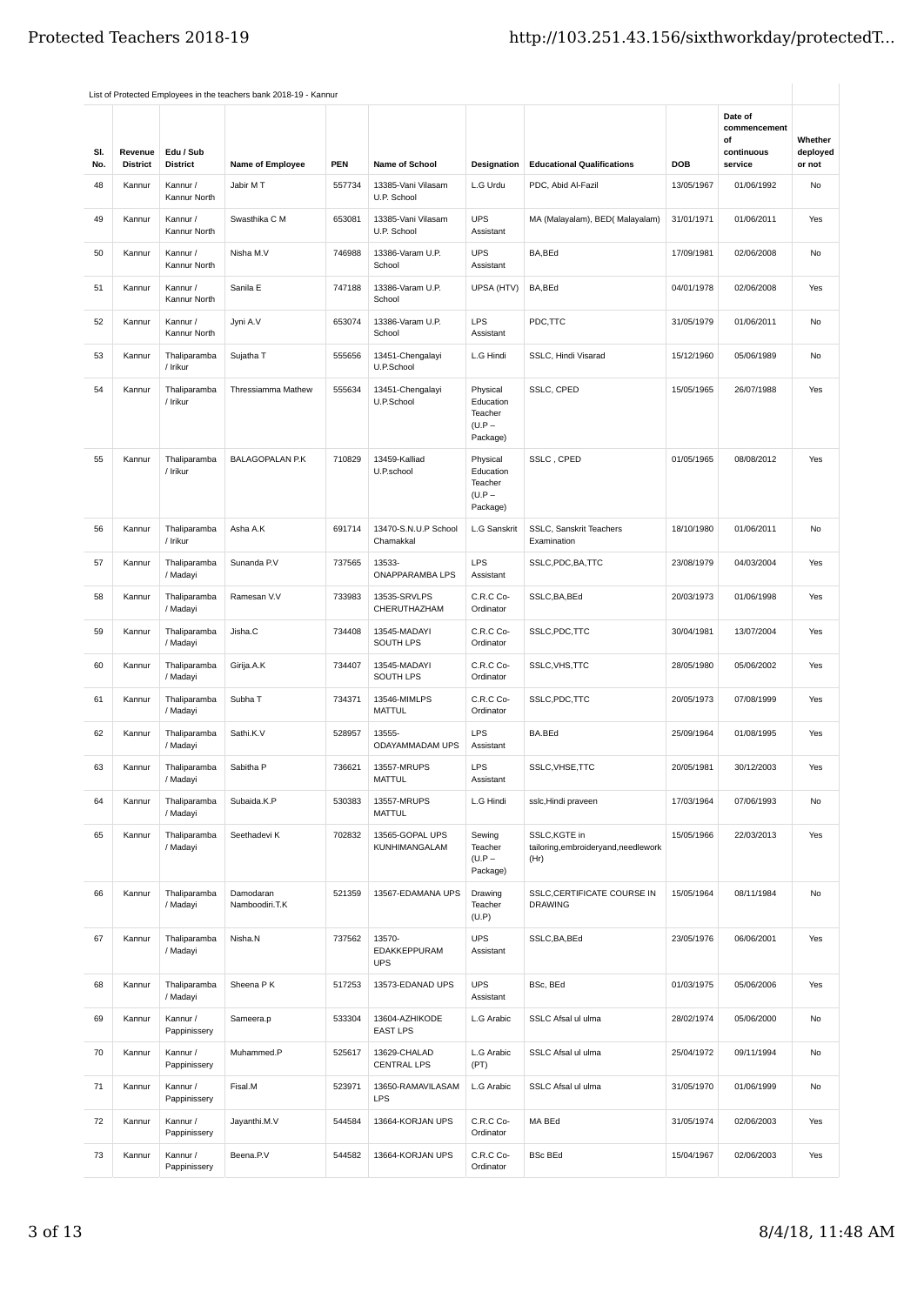| SI. | Revenue         | Edu / Sub                              |                    |            |                                                 |                                                          |                                                          |            | Date of<br>commencement<br>of<br>continuous | Whether<br>deployed |
|-----|-----------------|----------------------------------------|--------------------|------------|-------------------------------------------------|----------------------------------------------------------|----------------------------------------------------------|------------|---------------------------------------------|---------------------|
| No. | <b>District</b> | <b>District</b>                        | Name of Employee   | <b>PEN</b> | Name of School                                  | Designation                                              | <b>Educational Qualifications</b>                        | <b>DOB</b> | service                                     | or not              |
| 74  | Kannur          | Kannur /<br>Pappinissery               | Rameshan.E P       | 830259     | 13664-KORJAN UPS                                | C.R.C Co-<br>Ordinator                                   | <b>BATTC</b>                                             | 30/05/1968 | 02/06/2006                                  | Yes                 |
| 75  | Kannur          | Kannur /<br>Pappinissery               | Jayasree.P.P       | 540180     | 13665-<br>KOTTAKKUNNU UPS                       | C.R.C Co-<br>Ordinator                                   | MA BEd                                                   | 31/05/1968 | 05/06/2002                                  | Yes                 |
| 76  | Kannur          | Kannur /<br>Pappinissery               | Saju Sanmgeeth E M | 615253     | 13665-<br>KOTTAKKUNNU UPS                       | L.G Sanskrit<br>(PT)                                     | B A, Sanskrit teacher examination                        | 10/05/2018 | 01/06/2010                                  | No                  |
| 77  | Kannur          | Kannur /<br>Pappinissery               | Nitha P            | 746032     | 13668-PUZHATHI<br><b>CENTRAL UPS</b>            | LPS<br>Assistant                                         | Plus two.TTC                                             | 12/05/1985 | 03/06/2013                                  | Yes                 |
| 78  | Kannur          | Kannur /<br>Pappinissery               | Sheejith T         | 658451     | 13668-PUZHATHI<br><b>CENTRAL UPS</b>            | <b>UPS</b><br>Assistant                                  | PDC,TTC                                                  | 07/05/1976 | 01/06/2009                                  | Yes                 |
| 79  | Kannur          | Kannur /<br>Pappinissery               | Rigesh C N         | 679085     | 13668-PUZHATHI<br><b>CENTRAL UPS</b>            | <b>UPS</b><br>Assistant                                  | Plus two.TTC                                             | 11/04/1987 | 01/06/2011                                  | Yes                 |
| 80  | Kannur          | Kannur /<br>Pappinissery               | Seena P V          | 746033     | 13668-PUZHATHI<br><b>CENTRAL UPS</b>            | <b>UPS</b><br>Assistant                                  | B A, Bed                                                 | 09/04/1982 | 03/06/2013                                  | Yes                 |
| 81  | Kannur          | Kannur /<br>Pappinissery               | Manjusha CK        | 665607     | 13671-RAJA'S UPS<br><b>CHIRAKKAL</b>            | <b>UPS</b><br>Assistant                                  | MSC, BEd                                                 | 09/03/1982 | 01/06/2011                                  | No                  |
| 82  | Kannur          | Kannur /<br>Pappinissery               | Sangeetha.G.S      | 542211     | 13672-RAMAJAYAM<br><b>UPS AZHIKODE</b>          | <b>UPS</b><br>Assistant                                  | MA BEd                                                   | 15/02/1975 | 05/06/2006                                  | Yes                 |
| 83  | Kannur          | Kannur /<br>Pappinissery               | Bindu.K.C          | 542352     | 13672-RAMAJAYAM<br><b>UPS AZHIKODE</b>          | <b>UPS</b><br>Assistant                                  | <b>BSc BEd</b>                                           | 11/10/1972 | 04/06/2007                                  | Yes                 |
| 84  | Kannur          | Kannur /<br>Pappinissery               | Sreerekha.A        | 542157     | 13672-RAMAJAYAM<br><b>UPS AZHIKODE</b>          | LPS<br>Assistant                                         | plus Two TTC                                             | 13/05/1985 | 01/06/2005                                  | Yes                 |
| 85  | Kannur          | Kannur /<br>Pappinissery               | Jyolsna.K.P        | 542248     | 13672-RAMAJAYAM<br><b>UPS AZHIKODE</b>          | LPS<br>Assistant                                         | plus Two TTC                                             | 12/01/1982 | 05/06/2006                                  | Yes                 |
| 86  | Kannur          | Kannur /<br>Pappinissery               | Sreenath.A         | 542285     | 13672-RAMAJAYAM<br><b>UPS AZHIKODE</b>          | <b>LPS</b><br>Assistant                                  | plus Two TTC                                             | 14/03/1983 | 03/10/2006                                  | Yes                 |
| 87  | Kannur          | Kannur /<br>Pappinissery               | Sheela TT          | 541807     | 13672-RAMAJAYAM<br><b>UPS AZHIKODE</b>          | <b>UPS</b><br>Assistant                                  | <b>B A BEd</b>                                           | 05/05/1972 | 12/07/2001                                  | Yes                 |
| 88  | Kannur          | Thaliparamba<br>/ Thalparamba<br>North | Khadeeja K.V       | 736207     | 13704-<br>CHAPPARAPPADAVA<br>A. L. P. S         | C.R.C Co-<br>Ordinator                                   | SSLC , Afzal-Ul-Ulama Preliminary                        | 03/05/1981 | 04/06/2007                                  | Yes                 |
| 89  | Kannur          | Thaliparamba<br>/ Thalparamba<br>North | Jaya P             | 532054     | 13740-CHITTADI LPS                              | <b>LPS</b><br>Assistant                                  | SSLC, TTC                                                | 03/03/1979 | 28/06/2004                                  | Yes                 |
| 90  | Kannur          | Thaliparamba<br>/ Thalparamba<br>North | Remya C.K          | 736035     | 13740-CHITTADI LPS                              | C.R.C Co-<br>Ordinator                                   | SSLC, TTC                                                | 23/05/1986 | 25/02/2008                                  | Yes                 |
| 91  | Kannur          | Thaliparamba<br>/ Thalparamba<br>North | Sulochana K.V      | 629949     | 13764-<br>POOMANGALAM UPS                       | Sewing<br>Teacher<br>(U.P)                               | SSLC, emdrodiary (higher)                                | 19/05/1963 | 15/07/1988                                  | No                  |
| 92  | Kannur          | Thaliparamba<br>Thaliparamba<br>South  | Muhammed.M.P       | 803629     | 13826-Vesala East<br>L.P.School<br>Chekkikulam  | C.R.C Co-<br>Ordinator                                   | SSLC, Afzal ul Uluma Preliminary                         | 03/02/1969 | 22/06/1998                                  | Yes                 |
| 93  | Kannur          | Thaliparamba<br>Thaliparamba<br>South  | Vinodkumar M       | 675888     | 13848-Kuttiattoor<br>U.P.School                 | Physical<br>Education<br>Teacher<br>$(U.P -$<br>Package) | SSLC, Higher Certificate in<br><b>Physical Education</b> | 01/05/1974 | 26/03/2013                                  | Yes                 |
| 94  | Kannur          | Thaliparamba<br>Thaliparamba<br>South  | K.Soumya           | 655823     | 13854-Perumacheri<br>U.P.School                 | UPS<br>Assistant                                         | Plus 2, TTC                                              | 16/05/1986 | 02/07/2008                                  | Yes                 |
| 95  | Kannur          | Thaliparamba<br>Thaliparamba<br>South  | Prameela.N.P       | 545613     | 13855-Radhakrishna<br>U.P.School<br>Chekkikulam | Sewing<br>Teacher<br>(U.P)                               | KGTE                                                     | 15/05/1964 | 13/01/1986                                  | No                  |
| 96  | Kannur          | Thaliparamba<br>/ Payyannur            | Sanila P.P         | 529342     | 13929-SNDPLP<br>SCHOOL, THIRUMENI               | LPS<br>Assistant                                         | Plus Two, TTC                                            | 30/05/1987 | 14/02/2007                                  | Yes                 |
| 97  | Kannur          | Thaliparamba<br>/ Payyannur            | Nisha Kumari T     | 529296     | 13929-SNDPLP<br>SCHOOL, THIRUMENI               | <b>LPS</b><br>Assistant                                  | Plustwo, TTC                                             | 12/04/1985 | 29/06/2005                                  | Yes                 |
| 98  | Kannur          | Thaliparamba<br>/ Payyannur            | Rani E             | 529314     | 13929-SNDPLP<br>SCHOOL, THIRUMENI               | LPS<br>Assistant                                         | BSc, TTC                                                 | 20/05/1975 | 30/06/2006                                  | Yes                 |
|     |                 |                                        |                    |            |                                                 |                                                          |                                                          |            |                                             |                     |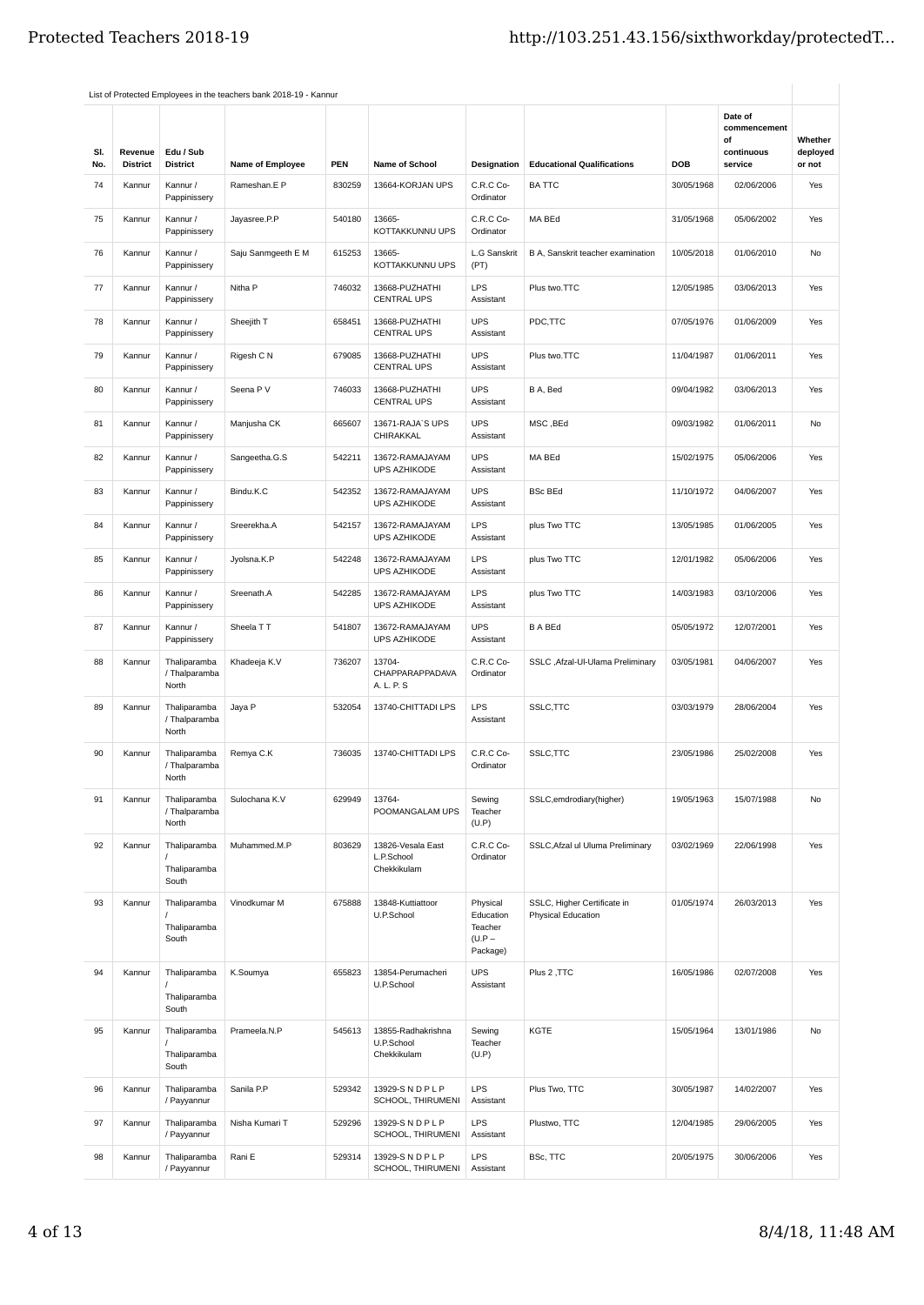|            |                            |                                     | List of Protected Employees in the teachers bank 2018-19 - Kannur |            |                                              |                                                          |                                           |            |                                                        |                               |
|------------|----------------------------|-------------------------------------|-------------------------------------------------------------------|------------|----------------------------------------------|----------------------------------------------------------|-------------------------------------------|------------|--------------------------------------------------------|-------------------------------|
| SI.<br>No. | Revenue<br><b>District</b> | Edu / Sub<br><b>District</b>        | Name of Employee                                                  | <b>PEN</b> | Name of School                               | Designation                                              | <b>Educational Qualifications</b>         | DOB        | Date of<br>commencement<br>of<br>continuous<br>service | Whether<br>deployed<br>or not |
| 99         | Kannur                     | Thaliparamba<br>/ Payyannur         | Gangadharan P                                                     | 515857     | 13943-KANAYI<br>NORTYH UPS                   | Physical<br>Education<br>Teacher<br>(U.P)                | SSLC, CPEd                                | 11/01/1964 | 20/04/2000                                             | No                            |
| 100        | Kannur                     | Thaliparamba<br>/ Payyannur         | Venugopalan TV                                                    | 527623     | 13946-PAYYANNUR<br>CENTREL U P S             | Physical<br>Education<br>Teacher<br>(U.P)                | SSLC, PET Course                          | 10/05/1964 | 15/10/1996                                             | <b>No</b>                     |
| 101        | Kannur                     | Thaliparamba<br>/ Payyannur         | Satheesan K.C                                                     | 645526     | 13949-<br>CHIDEMPARANAD U<br><b>PS</b>       | Craft<br>Teacher<br>$(U.P -$<br>Package)                 | SSLC, TTC, Technical Exa. Higher<br>Grade | 05/01/1975 | 06/08/2012                                             | Yes                           |
| 102        | Kannur                     | Thaliparamba<br>/ Payyannur         | Naseema Ottathaiyyil                                              | 670471     | 13949-<br>CHIDEMPARANAD U<br><b>PS</b>       | L.G Arabic                                               | SSLC, Afsal Ul Ulma                       | 06/02/1975 | 01/08/2011                                             | No                            |
| 103        | Kannur                     | Thaliparamba<br>/ Payyannur         | Bijoy A.J                                                         | 710579     | 13951-JANAKI<br>MEMORIAL U P S<br>CHERUPUZHA | Physical<br>Education<br>Teacher<br>$(U.P -$<br>Package) | SSLC, VHSE (PET)                          | 30/05/1986 | 02/06/2008                                             | Yes                           |
| 104        | Kannur                     | Thaliparamba<br>/ Payyannur         | Puthiyadavan Seena                                                | 669667     | 13951-JANAKI<br>MEMORIAL U P S<br>CHERUPUZHA | Sewing<br>Teacher<br>$(U.P -$<br>Package)                | SSLC, Diploma in craftmanship             | 31/05/1967 | 25/09/1990                                             | Yes                           |
| 105        | Kannur                     | Thaliparamba<br>/ Payyannur         | Jayanarayanan P                                                   | 514723     | 13952-PERALAM A U<br>P S                     | <b>UPS</b><br>Assistant                                  | BA, BEd                                   | 14/11/1980 | 07/10/2005                                             | Yes                           |
| 106        | Kannur                     | Thaliparamba<br>/ Payyannur         | Karunakaran A                                                     | 514892     | 13952-PERALAM A U<br>P S                     | Physical<br>Education<br>Teacher<br>(U.P)                | PDC, CPEd                                 | 02/06/1963 | 19/01/1984                                             | No                            |
| 107        | Kannur                     | Thaliparamba<br>/ Payyannur         | Rakesh Kunhipurayil                                               | 514658     | 13952-PERALAM A U<br>P S                     | <b>UPS</b><br>Assistant                                  | SSLC, TTC                                 | 30/05/1973 | 08/06/1999                                             | Yes                           |
| 108        | Kannur                     | Thaliparamba<br>/ Payyannur         | Prakasan N.V                                                      | 513369     | 13953-PATTY AMMA A<br>U P S KARIVALLOOR      | <b>UPS</b><br>Assistant                                  | BA, BEd                                   | 20/03/1970 | 02/06/2004                                             | Yes                           |
| 109        | Kannur                     | Thaliparamba<br>/ Payyannur         | Anija Anandan                                                     | 513451     | 13953-PATTY AMMA A<br>U P S KARIVALLOOR      | <b>UPS</b><br>Assistant                                  | BA, BEd                                   | 26/05/1968 | 24/09/2003                                             | No                            |
| 110        | Kannur                     | Thaliparamba<br>/ Payyannur         | Swapna B.P                                                        | 691304     | 13959-PERUL U P S                            | <b>UPS</b><br>Assistant                                  | BA, BEd                                   | 28/05/1985 | 01/06/2011                                             | Yes                           |
| 111        | Kannur                     | Thaliparamba<br>/ Payyannur         | Ajitha M.K                                                        | 512038     | 13959-PERUL U P S                            | <b>LPS</b><br>Assistant                                  | SSLC, TTC                                 | 20/05/1977 | 08/07/2008                                             | Yes                           |
| 112        | Kannur                     | Thaliparamba<br>/ Payyannur         | Balakrishnan M                                                    | 512099     | 13959-PERUL U P S                            | Physical<br>Education<br>Teacher<br>(U.P)                | SSLC, BPEd                                | 08/03/1965 | 03/01/2000                                             | No                            |
| 113        | Kannur                     | Thaliparamba<br>/ Payyannur         | Dhanya A                                                          | 512088     | 13959-PERUL U P S                            | L.G Sanskrit                                             | <b>MA Sanckrit</b>                        | 24/04/1983 | 01/02/2010                                             | No                            |
| 114        | Kannur                     | Thaliparamba<br>/ Payyannur         | Latha K                                                           | 512092     | 13959-PERUL U P S                            | L.G Urdu                                                 | SSLC, Urdu (Higher)                       | 21/05/1972 | 01/02/2010                                             | No                            |
| 115        | Kannur                     | Thalassery /<br>Thalassery<br>South | Muhammed Haris                                                    | 260020     | 14008-M M H S S<br>Thalassery                | Drawing<br>Teacher<br>(H.S)                              | <b>SSLC KGCE Drawing</b>                  | 01/01/1971 | 08/09/1997                                             | No                            |
| 116        | Kannur                     | Thalassery /<br>Thalassery<br>South | Ismail Parambath                                                  | 260823     | 14008-M M H S S<br>Thalassery                | H.S.A(SS)                                                | M A History, B Ed.                        | 05/03/1968 | 28/08/1997                                             | No                            |
| 117        | Kannur                     | Thalassery /<br>Thalassery<br>South | Ashraf.P.M                                                        | 260986     | 14008-M M H S S<br>Thalassery                | H.S.A(SS)                                                | B A, B Ed                                 | 26/05/1974 | 01/08/2001                                             | Yes                           |
| 118        | Kannur                     | Thalassery /<br>Thalassery<br>South | Noushad.V.K                                                       | 259929     | 14008-M M H S S<br>Thalassery                | H.S.A<br>(Hindi)                                         | M A, B Ed                                 | 20/04/1973 | 05/06/2000                                             | No                            |
| 119        | Kannur                     | Thalassery /<br>Thalassery<br>South | Kunhavulla Mappilar<br>Kunnummal                                  | 260097     | 14008-M M H S S<br>Thalassery                | H.S.A<br>(Malayalam)                                     | B A, B Ed                                 | 03/01/1978 | 29/06/2006                                             | Yes                           |
| 120        | Kannur                     | Thalassery /<br>Thalassery<br>South | Shareena M N                                                      | 247675     | 14011-Oniyan High<br>School Kotiyeri         | H.S.A(NS)                                                | B Sc Zoology, B Ed                        | 26/05/1968 | 02/06/1997                                             | No                            |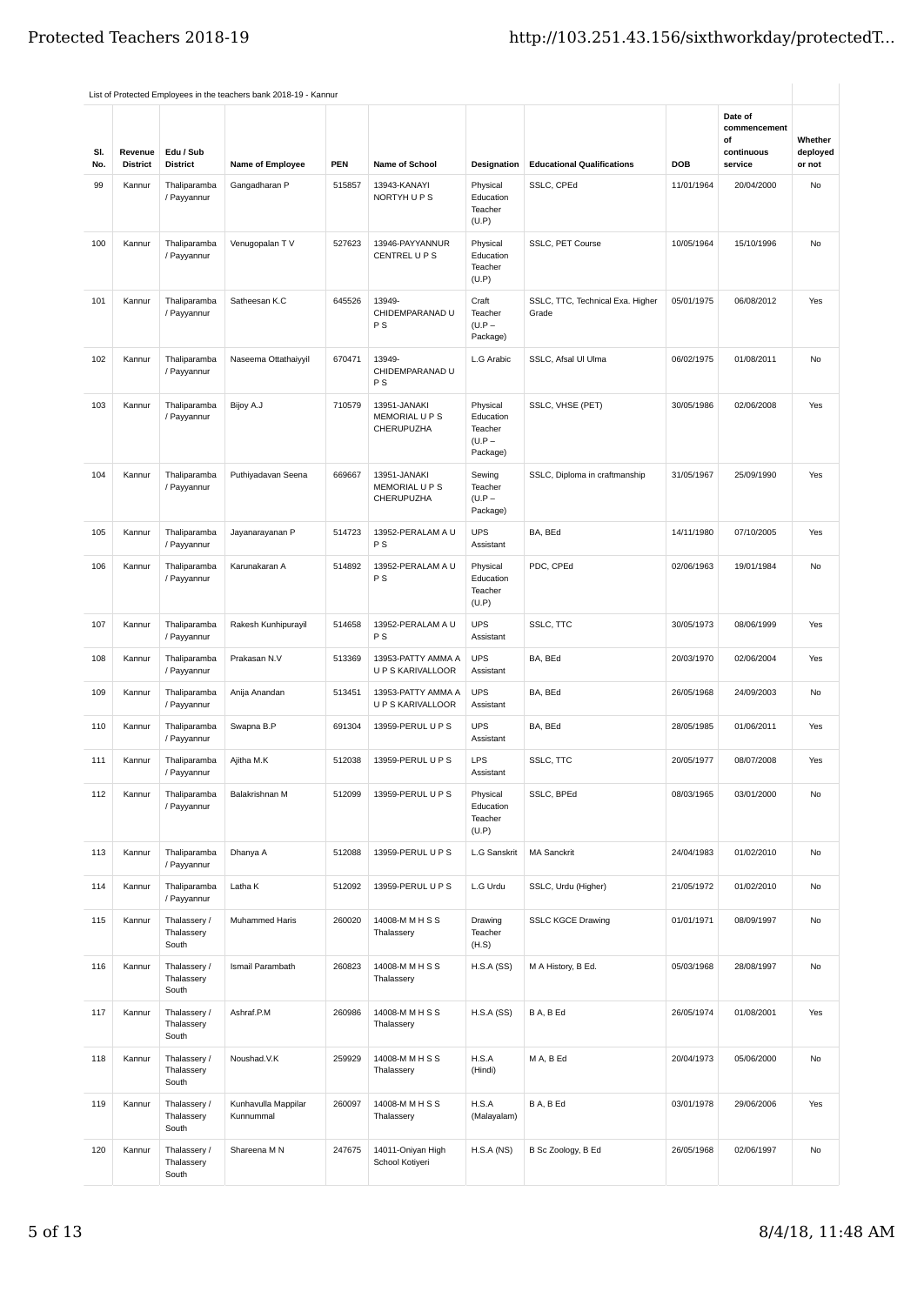|            |                            |                                     | List of Protected Employees in the teachers bank 2018-19 - Kannur |            |                                         |                                           |                                            |            |                                                        |                               |
|------------|----------------------------|-------------------------------------|-------------------------------------------------------------------|------------|-----------------------------------------|-------------------------------------------|--------------------------------------------|------------|--------------------------------------------------------|-------------------------------|
| SI.<br>No. | Revenue<br><b>District</b> | Edu / Sub<br><b>District</b>        | Name of Employee                                                  | <b>PEN</b> | <b>Name of School</b>                   | Designation                               | <b>Educational Qualifications</b>          | DOB        | Date of<br>commencement<br>of<br>continuous<br>service | Whether<br>deployed<br>or not |
| 121        | Kannur                     | Thalassery /<br>Thalassery<br>South | Abdul Salam B                                                     | 244102     | 14011-Oniyan High<br>School Kotiyeri    | H.S.A<br>(Arabic)                         | B A Arabic & Islamic History, B Ed         | 06/05/1967 | 01/06/1997                                             | No                            |
| 122        | Kannur                     | Thalassery /<br>Thalassery<br>North | JEEJA .K M                                                        | 655286     | 14025-Kottayam<br>Raja's H S Pathiriyad | H.S.A<br>(English)                        | B A, B Ed                                  | 31/05/1973 | 01/06/2011                                             | No                            |
| 123        | Kannur                     | Thalassery /<br>Panoor              | K K Muraleedharan                                                 | 249398     | 14027-PRM HSS<br><b>PANOOR</b>          | Drawing<br>Teacher<br>(H.S)               | SSLC Certificate in Drawing &<br>Painting  | 19/05/1966 | 04/10/1993                                             | No                            |
| 124        | Kannur                     | Thalassery /<br>Chokli              | Shareena M                                                        | 277367     | 14029-CHOTHAVOOR<br>HS. CHAMPAD         | H.S.A<br>(Hindi)                          | Rashtra Bhasha Praveen, Shiksha<br>Snathak | 28/05/1975 | 05/06/2000                                             | Yes                           |
| 125        | Kannur                     | Thalassery /<br>Chokli              | Girija K K                                                        | 276530     | 14029-CHOTHAVOOR<br>HS. CHAMPAD         | H.S.A<br>(Malayalam)                      | B A, B Ed                                  | 15/03/1971 | 11/06/2001                                             | Yes                           |
| 126        | Kannur                     | Thalassery /<br>Chokli              | Sanila Kumari T K                                                 | 275080     | 14032-V P ORIENTAL<br>HS. CHOKLI        | H.S.A<br>(English)                        | B A English, B Ed                          | 13/05/1965 | 05/06/2002                                             | No                            |
| 127        | Kannur                     | Thalassery /<br>Iritty              | Kurian C.V.                                                       | 258054     | 14036-CHMHS<br>Kavumpady                | H.S.A<br>(Malayalam)                      | B A Malayalam, B Ed                        | 10/04/1975 | 13/07/1998                                             | No                            |
| 128        | Kannur                     | Thalassery /<br>Iritty              | BINDU.P.                                                          | 257792     | 14036-CHMHS<br>Kavumpady                | H.S.A<br>(Maths)                          | B Sc. B Ed                                 | 15/05/1975 | 06/06/2001                                             | No                            |
| 129        | Kannur                     | Thalassery /<br>Iritty              | SALEEM.P.P                                                        | 257366     | 14036-CHMHS<br>Kavumpady                | H.S.A<br>(Arabic)                         | B A Arabic, B Ed                           | 01/05/1974 | 14/08/2002                                             | No                            |
| 130        | Kannur                     | Thalassery /<br>Iritty              | PRAMOD .B.                                                        | 257764     | 14036-CHMHS<br>Kavumpady                | H.S.A<br>(Maths)                          | B Sc, B Ed                                 | 30/05/1969 | 05/06/2000                                             | No                            |
| 131        | Kannur                     | Thalassery /<br>Iritty              | ROOPA .P.                                                         | 459130     | 14036-CHMHS<br>Kavumpady                | C.R.C Co-<br>Ordinator                    | B Sc, B Ed                                 | 22/04/1976 | 18/07/2001                                             | Yes                           |
| 132        | Kannur                     | Thalassery /<br>Iritty              | GOVINDAN SASIKALA                                                 | 258735     | 14036-CHMHS<br>Kavumpady                | H.S.A(NS)                                 | B Sc Botany, B Ed                          | 12/03/1972 | 19/07/1999                                             | No                            |
| 133        | Kannur                     | Thalassery /<br>Iritty              | <b>BINDU KUZHIKKALI</b>                                           | 285195     | 14036-CHMHS<br>Kavumpady                | H.S.A<br>(Maths)                          | B Sc Mathematics, B Ed                     | 30/05/1970 | 05/06/2000                                             | No                            |
| 134        | Kannur                     | Thalassery /<br>Iritty              | SASI CHANDRAN                                                     | 257149     | 14036-CHMHS<br>Kavumpady                | H.S.A<br>(Malayalam)                      | M A Malayalam, B Ed                        | 31/05/1973 | 10/07/2000                                             | No                            |
| 135        | Kannur                     | Thalassery /<br>Iritty              | MUHAMED P.K.                                                      | 258176     | 14036-CHMHS<br>Kavumpady                | H.S.A(SS)                                 | B A, B Ed                                  | 28/05/1973 | 08/08/1995                                             | No                            |
| 136        | Kannur                     | Thalassery /<br>Iritty              | ANILAKUMARI .K.E                                                  | 258781     | 14036-CHMHS<br>Kavumpady                | $H.S.A$ ( $P.S$ )                         | B Sc, B Ed                                 | 19/12/1976 | 18/07/2001                                             | Yes                           |
| 137        | Kannur                     | Thalassery /<br>Iritty              | Anitha.M                                                          | 257386     | 14036-CHMHS<br>Kavumpady                | Sewing<br>Teacher<br>$(H.S -$<br>Package) | <b>SSLC KGCE Sewing</b>                    | 02/01/1969 | 29/12/2017                                             | Yes                           |
| 138        | Kannur                     | Thalassery /<br>Iritty              | Lathika E.V                                                       | 258471     | 14036-CHMHS<br>Kavumpady                | H.S.A(P.S)                                | B Sc, B Ed                                 | 12/05/1970 | 18/07/1998                                             | No                            |
| 139        | Kannur                     | Thalassery /<br>Iritty              | Anilkumar K                                                       | 258678     | 14036-CHMHS<br>Kavumpady                | H.S.A<br>(Maths)                          | B Sc, B Ed                                 | 02/01/1968 | 18/07/1998                                             | No                            |
| 140        | Kannur                     | Thalassery /<br>Iritty              | <b>Bindu Thomas</b>                                               | 533854     | 14036-CHMHS<br>Kavumpady                | Music<br>Teacher<br>$(H.S -$<br>Package)  | sslc ganabhooshanam in violin              | 19/05/1972 | 01/06/1998                                             | Yes                           |
| 141        | Kannur                     | Thalassery /<br>Kuthuparamba        | Vijayan K                                                         | 275026     | 14040-Kuthuparamba<br>НS                | H.S.A(SS)                                 | <b>BA BEd</b>                              | 24/03/1965 | 12/06/2002                                             | No                            |
| 142        | Kannur                     | Thalassery /<br>Kuthuparamba        | Hareendran A                                                      | 654084     | 14040-Kuthuparamba<br>НS                | H.S.A<br>(Malayalam)                      | <b>BA BEd</b>                              | 21/07/1974 | 01/06/2011                                             | No                            |
| 143        | Kannur                     | Thalassery /<br>Panoor              | Sunitha C M                                                       | 691674     | 14046-P.R MEMORIAL<br>KOLAVALLUR HSS    | C.R.C Co-<br>Ordinator                    | B A, B Ed                                  | 29/01/1975 | 02/06/2003                                             | Yes                           |
| 144        | Kannur                     | Thalassery /<br>Panoor              | Sobha P                                                           | 252840     | 14046-P.R MEMORIAL<br>KOLAVALLUR HSS    | H.S.A<br>(Hindi)                          | M A, B Ed, SET                             | 25/05/1971 | 05/06/2000                                             | No                            |
| 145        | Kannur                     | Thalassery /<br>Panoor              | sasidharan V V                                                    | 253456     | 14046-P.R MEMORIAL<br>KOLAVALLUR HSS    | H.S.A<br>(Hindi)                          | B A, Shiksha Pragathi                      | 10/04/1965 | 05/06/2000                                             | No                            |
| 146        | Kannur                     | Thalassery /<br>Panoor              | Mahamood P                                                        | 253933     | 14046-P.R MEMORIAL<br>KOLAVALLUR HSS    | H.S.A<br>(Arabic)                         | B A Arabic, B Ed Social Science            | 20/05/1975 | 08/06/2001                                             | No                            |
| 147        | Kannur                     | Thalassery /<br>Panoor              | Shijina G                                                         | 255103     | 14046-P.R MEMORIAL<br>KOLAVALLUR HSS    | H.S.A<br>(Hindi)                          | B A Hindi, B Ed                            | 30/03/1976 | 02/06/2008                                             | Yes                           |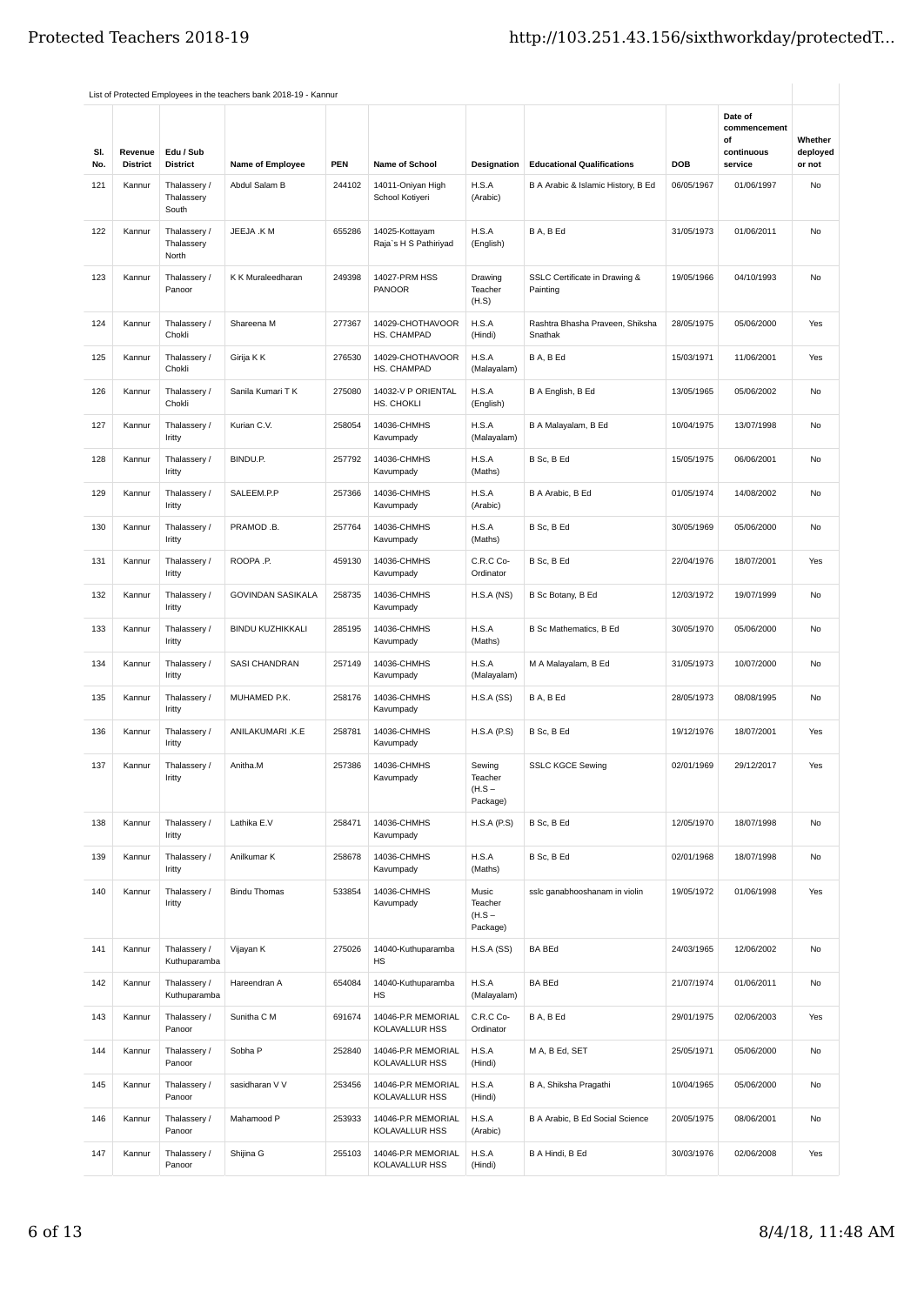|            |                            |                                     | List of Protected Employees in the teachers bank 2018-19 - Kannur |            |                                                |                                            |                                                  |            |                                                        |                               |
|------------|----------------------------|-------------------------------------|-------------------------------------------------------------------|------------|------------------------------------------------|--------------------------------------------|--------------------------------------------------|------------|--------------------------------------------------------|-------------------------------|
| SI.<br>No. | Revenue<br><b>District</b> | Edu / Sub<br><b>District</b>        | Name of Employee                                                  | <b>PEN</b> | <b>Name of School</b>                          | Designation                                | <b>Educational Qualifications</b>                | DOB        | Date of<br>commencement<br>of<br>continuous<br>service | Whether<br>deployed<br>or not |
| 148        | Kannur                     | Thalassery /<br>Panoor              | Prajisha P                                                        | 254890     | 14046-P.R MEMORIAL<br><b>KOLAVALLUR HSS</b>    | H.S.A(NS)                                  | B Sc Zoology, B Ed                               | 12/02/1977 | 08/06/2001                                             | No                            |
| 149        | Kannur                     | Thalassery /<br>Panoor              | Reeja V P                                                         | 252808     | 14046-P.R MEMORIAL<br>KOLAVALLUR HSS           | C.R.C Co-<br>Ordinator                     | B A, B Ed                                        | 23/02/1972 | 05/06/2000                                             | Yes                           |
| 150        | Kannur                     | Thalassery /<br>Panoor              | Ranjith V                                                         | 251673     | 14046-P.R MEMORIAL<br>KOLAVALLUR HSS           | C.R.C Co-<br>Ordinator                     | B Sc, B Ed                                       | 27/05/1972 | 06/07/1998                                             | Yes                           |
| 151        | Kannur                     | Thalassery /<br>Panoor              | Jeena N J                                                         | 251642     | 14046-P.R MEMORIAL<br><b>KOLAVALLUR HSS</b>    | C.R.C Co-<br>Ordinator                     | B Sc, B Ed                                       | 21/03/1975 | 06/06/2001                                             | Yes                           |
| 152        | Kannur                     | Thalassery /<br>Panoor              | Roshma P                                                          | 255195     | 14046-P.R MEMORIAL<br><b>KOLAVALLUR HSS</b>    | C.R.C Co-<br>Ordinator                     | B Sc, B Ed                                       | 03/04/1977 | 05/06/2002                                             | Yes                           |
| 153        | Kannur                     | Thalassery /<br>Panoor              | Sreedharan J K                                                    | 255049     | 14046-P.R MEMORIAL<br><b>KOLAVALLUR HSS</b>    | C.R.C Co-<br>Ordinator                     | B A, B Ed                                        | 17/03/1968 | 25/07/2001                                             | Yes                           |
| 154        | Kannur                     | Thalassery /<br>Panoor              | Sudheer C M                                                       | 255216     | 14046-P.R MEMORIAL<br>KOLAVALLUR HSS           | C.R.C Co-<br>Ordinator                     | B A, B Ed                                        | 19/05/1973 | 16/07/2001                                             | Yes                           |
| 155        | Kannur                     | Thalassery /<br>Panoor              | Suresh Babu P                                                     | 691672     | 14046-P.R MEMORIAL<br><b>KOLAVALLUR HSS</b>    | C.R.C Co-<br>Ordinator                     | B A, B Ed                                        | 07/05/1971 | 05/06/2002                                             | Yes                           |
| 156        | Kannur                     | Thalassery /<br>Iritty              | P C Muhammed Ibrahim                                              | 286040     | 14047-Iritty High<br>School                    | L.G Arabic                                 | SSLC, Afsal-Ul-Ulama, LTTC                       | 15/08/1971 | 27/08/1994                                             | No                            |
| 157        | Kannur                     | Thalassery /<br>Mattannur           | M P Vinod                                                         | 252920     | 14050-Sivapuram HS                             | C.R.C Co-<br>Ordinator                     | Rashtra Bhasha Praveen                           | 03/04/1970 | 01/06/1999                                             | Yes                           |
| 158        | Kannur                     | Thalassery /<br>Mattannur           | K T Sandya                                                        | 734835     | 14050-Sivapuram HS                             | C.R.C Co-<br>Ordinator                     | Rashtra Bhasha Praveen                           | 28/05/1973 | 01/09/2003                                             | Yes                           |
| 159        | Kannur                     | Thalassery /<br>Mattannur           | O.K.Santhoshbabu                                                  | 255334     | 14050-Sivapuram HS                             | Physical<br>Education<br>Teacher<br>(U.P)  | <b>SSLC PET Training CTet</b>                    | 20/05/1977 | 06/06/1996                                             | No                            |
| 160        | Kannur                     | Thalassery /<br>Chokli              | Madhusudhanan                                                     | 247410     | 14062-KARIYAD<br>NAMBIAR'S H S                 | Drawing<br>Teacher<br>(H.S)                | <b>SSLC KGCE Drawing</b>                         | 26/05/1965 | 04/06/1990                                             | No                            |
| 161        | Kannur                     | Thalassery /<br>Thalassery<br>North | Deepa P                                                           | 279066     | 14063-Mambaram<br><b>HSS</b>                   | H.S.A(NS)                                  | B Sc, B Ed                                       | 20/09/1971 | 14/09/1998                                             | No                            |
| 162        | Kannur                     | Thalassery /<br>Thalassery<br>South | Abdul Azeez Kuniyiul                                              | 793112     | 14066-M M H S New<br>Mahe                      | C.R.C Co-<br>Ordinator                     | KGCE                                             | 24/05/1966 | 06/06/1998                                             | Yes                           |
| 163        | Kannur                     | Thalassery /<br>Thalassery<br>South | P.K.Siyad                                                         | 334354     | 14215-Kuzhippangad<br>DeviVilasam LPS          | L.G Arabic                                 | B.A. Arabic                                      | 30/05/1972 | 02/06/1997                                             | No                            |
| 164        | Kannur                     | Thalassery /<br>Thalassery<br>South | Raziya.K.                                                         | 540864     | 14219-West<br>Moozhikkara LP<br>School         | L.G Arabic                                 | SSLC, Afzal -ul-ulama Preliminary<br>Examination | 06/05/1968 | 07/06/1993                                             | No                            |
| 165        | Kannur                     | Thalassery /<br>Thalassery<br>South | A.K Usha                                                          | 518890     | 14230-Vadikkal LPS                             | Sewing<br>Teacher<br>(U.P)                 | SSLC. Craft                                      | 20/05/1969 | 04/06/1990                                             | No                            |
| 166        | Kannur                     | Thalassery /<br>Thalassery<br>South | Rafeek.T.M.                                                       | 557040     | 14244-Andalur Senior<br><b>Basic School</b>    | L.G Urdu                                   | SSLC, Adib - I Fazil                             | 01/01/1979 | 02/06/2008                                             | No                            |
| 167        | Kannur                     | Thalassery /<br>Thalassery<br>South | Amithab. R. Rajan                                                 | 545014     | 14245-Dharmadam<br><b>Coronation Basic UPS</b> | L.G Urdu                                   | S.S.L.C., Abid I Fazil                           | 25/05/1988 | 02/06/2008                                             | No                            |
| 168        | Kannur                     | Thalassery /<br>Thalassery<br>South | Riyass.P.                                                         | 544893     | 14245-Dharmadam<br><b>Coronation Basic UPS</b> | L.G Arabic                                 | SSLC, Afzal -ul-ulama Preliminary<br>Examination | 17/09/1978 | 02/06/2008                                             | No                            |
| 169        | Kannur                     | Thalassery /<br>Thalassery<br>South | Geeja.T.V.                                                        | 688259     | 14246-Dharamadam<br><b>Basic UPS</b>           | Sewing<br>Teacher<br>$(U.P -$<br>Package)  | S.S.L.C., K.G.T.E., Needle Work                  | 05/06/1969 | 08/08/2012                                             | Yes                           |
| 170        | Kannur                     | Thalassery /<br>Thalassery<br>South | Sudhakaran.K.K.                                                   | 679378     | 14246-Dharamadam<br><b>Basic UPS</b>           | Drawing<br>Teacher<br>$(U.P -$<br>Package) | S.S.L.C., K.G.C.E., Fine Arts                    | 07/09/1963 | 08/08/2012                                             | Yes                           |
| 171        | Kannur                     | Thalassery /<br>Thalassery<br>South | Reeja.P                                                           | 540595     | 14247-Rajas Kallayi<br><b>UPS</b>              | L.G Sanskrit                               | S.S.L.C., Sanskrit                               | 18/05/1970 | 02/06/2004                                             | <b>No</b>                     |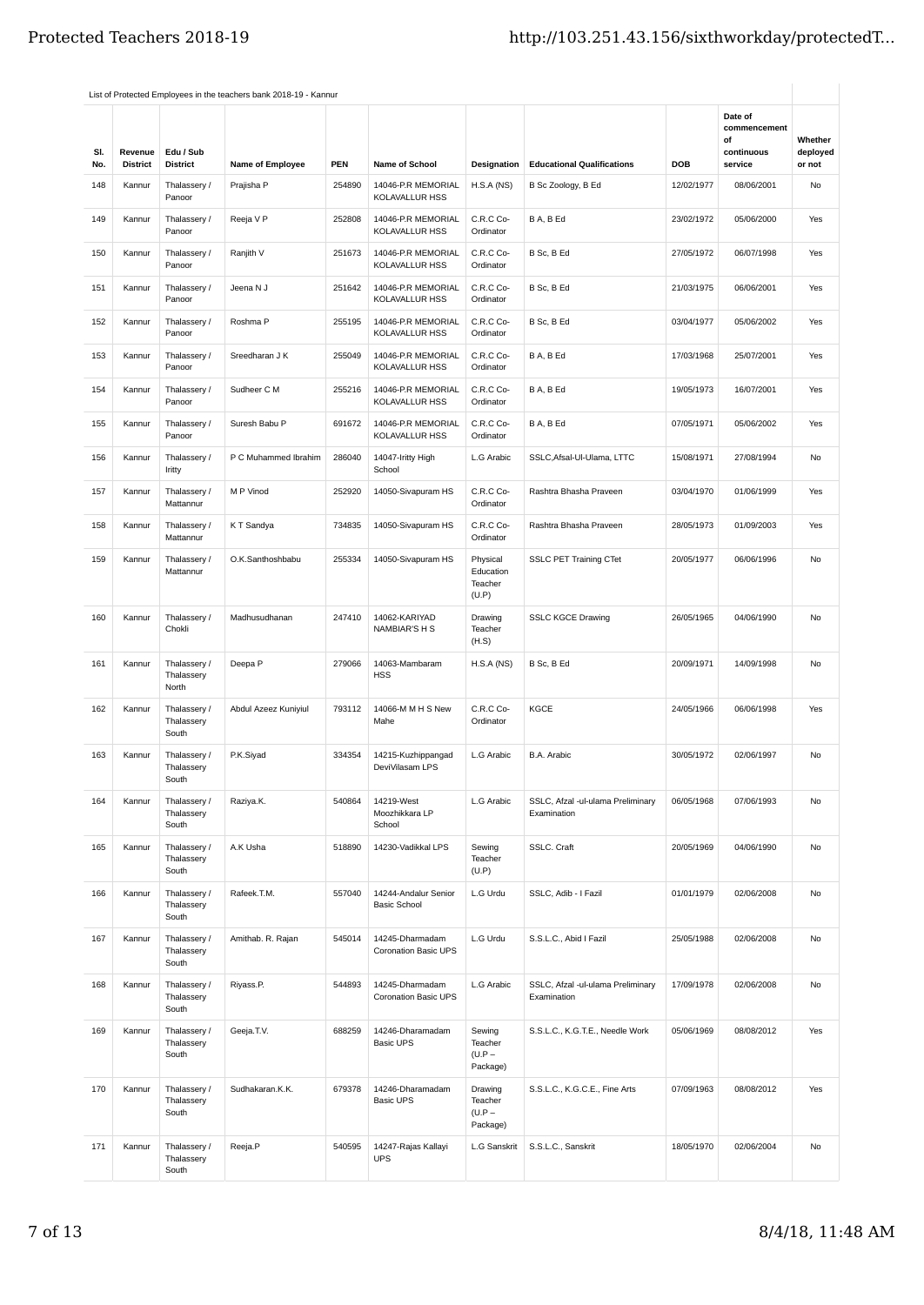|            |                            |                                     | List of Protected Employees in the teachers bank 2018-19 - Kannur |             |                                           |                                                          |                                                     |            |                                                        |                               |
|------------|----------------------------|-------------------------------------|-------------------------------------------------------------------|-------------|-------------------------------------------|----------------------------------------------------------|-----------------------------------------------------|------------|--------------------------------------------------------|-------------------------------|
| SI.<br>No. | Revenue<br><b>District</b> | Edu / Sub<br><b>District</b>        | <b>Name of Employee</b>                                           | <b>PEN</b>  | Name of School                            | Designation                                              | <b>Educational Qualifications</b>                   | <b>DOB</b> | Date of<br>commencement<br>of<br>continuous<br>service | Whether<br>deployed<br>or not |
| 172        | Kannur                     | Thalassery /<br>Thalassery<br>South | Rijeesh Payattattil                                               | 685075      | 14247-Rajas Kallayi<br><b>UPS</b>         | Drawing<br>Teacher<br>$(U.P -$<br>Package)               | B.A. K.G.C.E., Fine Arts                            | 28/05/1977 | 07/08/2012                                             | Yes                           |
| 173        | Kannur                     | Thalassery /<br>Thalassery<br>South | Sudhakaran Pilla.                                                 | 551307      | 14248-<br>Kunhamparamba UPS               | Physical<br>Education<br>Teacher<br>(U.P)                | SSLC. PET.                                          | 25/05/1964 | 05/06/2000                                             | <b>No</b>                     |
| 174        | Kannur                     | Thalassery /<br>Thalassery<br>South | Moideen Kutty.K.P.                                                | 531772      | 14254-Sree Narayana<br>Vilasam SBS        | L.G Arabic                                               | Afsal Ul Uluma Preliminary                          | 02/02/1964 | 15/11/1988                                             | No                            |
| 175        | Kannur                     | Thalassery /<br>Thalassery<br>South | Sabitha Vallil                                                    | 651841      | 14254-Sree Narayana<br><b>Vilasam SBS</b> | L.G Sanskrit<br>(PT)                                     | B.Sc., Sanskrit Teacher<br>Examination              | 19/12/1966 | 01/06/2011                                             | No                            |
| 176        | Kannur                     | Thalassery /<br>Thalassery<br>South | Prakashan.P.P.                                                    | 711225      | 14254-Sree Narayana<br>Vilasam SBS        | Music<br>Teacher<br>$(U.P -$<br>Package)                 | S.S.L.C., M.G.T.E., Indian Music<br>Vocal           | 21/05/1964 | 07/08/2012                                             | Yes                           |
| 177        | Kannur                     | Thalassery /<br>Thalassery<br>South | Beena.K.M.                                                        | 555304      | 14255-St.Peter's UPS<br>Chalil            | L.G Sanskrit                                             | M.A., B.Ed.                                         | 31/05/1975 | 07/09/2002                                             | <b>No</b>                     |
| 178        | Kannur                     | Thalassery /<br>Thalassery<br>South | A.K. Latha                                                        | 543597      | 14257-Thiruvangad<br>Chaliya UPS          | Craft<br>Teacher<br>(U.P)                                | SSLC. Craft                                         | 31/07/1962 | 02/08/1989                                             | No                            |
| 179        | Kannur                     | Thalassery /<br>Thalassery<br>South | Vanditha.P                                                        | 648649      | 14258-Vanee Vilasam<br><b>UPS</b>         | Craft<br>Teacher<br>(U.P)                                | SSLC. Craft                                         | 10/05/1966 | 30/06/1987                                             | No                            |
| 180        | Kannur                     | Thalassery /<br>Thalassery<br>South | Premalatha T.R                                                    | 524920      | 14260-South<br>Vayalalam UPS              | L.G Urdu                                                 | S.S.L.C., Abid I Fazil                              | 18/04/1971 | 02/06/2003                                             | No                            |
| 181        | Kannur                     | Thalassery /<br>Thalassery<br>South | Rathi.T                                                           | 597700      | 14264-D I U P S Paral                     | L.G Sanskrit                                             | M.A., Sanskrit                                      | 01/05/1975 | 07/06/2010                                             | <b>No</b>                     |
| 182        | Kannur                     | Thalassery /<br>Thalassery<br>North | Reeja                                                             | 711620      | 14312-Gouri Vilasam<br><b>JBS</b>         | Sewing<br>Teacher<br>$(U.P -$<br>Package)                | SSLC, Needle work-Higher,<br>Tailoring - Lower      | 31/05/1964 | 10/09/2012                                             | Yes                           |
| 183        | Kannur                     | Thalassery /<br>Thalassery<br>North | Jameela.P.P                                                       | 568184      | 14319-<br>Madathumbhagam<br><b>LPS</b>    | L.G Arabic                                               | Afsal-ul-ulama                                      | 03/05/1965 | 15/07/1987                                             | No                            |
| 184        | Kannur                     | Thalassery /<br>Thalassery<br>North | Raoof K                                                           | 531966      | 14326-Paral LPS                           | L.G Arabic                                               | <b>SSLC Oriental</b>                                | 26/02/1986 | 05/06/2006                                             | No                            |
| 185        | Kannur                     | Thalassery /<br>Thalassery<br>North | Deepa.C.R                                                         | $\mathsf 0$ | 14329-Pathiriyad JBS                      | C.R.C Co-<br>Ordinator                                   | <b>Bsc BEd</b>                                      | 31/05/1975 | 05/06/2000                                             | Yes                           |
| 186        | Kannur                     | Thalassery /<br>Thalassery<br>North | Jameela P.V                                                       | 546488      | 14330-Pathiriyad West<br><b>LPS</b>       | L.G Arabic                                               | Afsal UI ulama                                      | 30/05/1964 | 15/07/1988                                             | Yes                           |
| 187        | Kannur                     | Thalassery /<br>Thalassery<br>North | Supriya                                                           | 533916      | 14339-Ponniam West<br>LPS                 | Sewing<br>Teacher<br>(U.P)                               | SSLC, TGMT                                          | 29/05/1965 | 01/06/1988                                             | No                            |
| 188        | Kannur                     | Thalassery /<br>Thalassery<br>North | Rethi K K                                                         | 546080      | 14351-Pulliyod West<br><b>LPS</b>         | Sewing<br>Teacher<br>(U.P)                               | SSLC, KGTE                                          | 29/04/1965 | 31/12/1994                                             | No                            |
| 189        | Kannur                     | Thalassery /<br>Thalassery<br>North | Sadiq Ali.N.V                                                     | 543775      | 14353-Venduttayi LPS                      | L.G Arabic                                               | SSLC&SSLC ORIENTAL                                  | 27/05/1971 | 15/07/1993                                             | No                            |
| 190        | Kannur                     | Thalassery /<br>Thalassery<br>North | Abdul majeed K.K                                                  | 543202      | 14356-Eranholi West<br><b>UPS</b>         | L.G Arabic                                               | SSLC, AFSAL -UL-ULAMA                               | 01/09/1972 | 15/07/1994                                             | No                            |
| 191        | Kannur                     | Thalassery /<br>Thalassery<br>North | Manoharan koottayi                                                | 710638      | 14357-Guruvilasam PC<br><b>BUPS</b>       | Physical<br>Education<br>Teacher<br>$(U.P -$<br>Package) | <b>SSLC &amp; Physical Education</b><br>Certificate | 15/08/1964 | 07/08/2012                                             | Yes                           |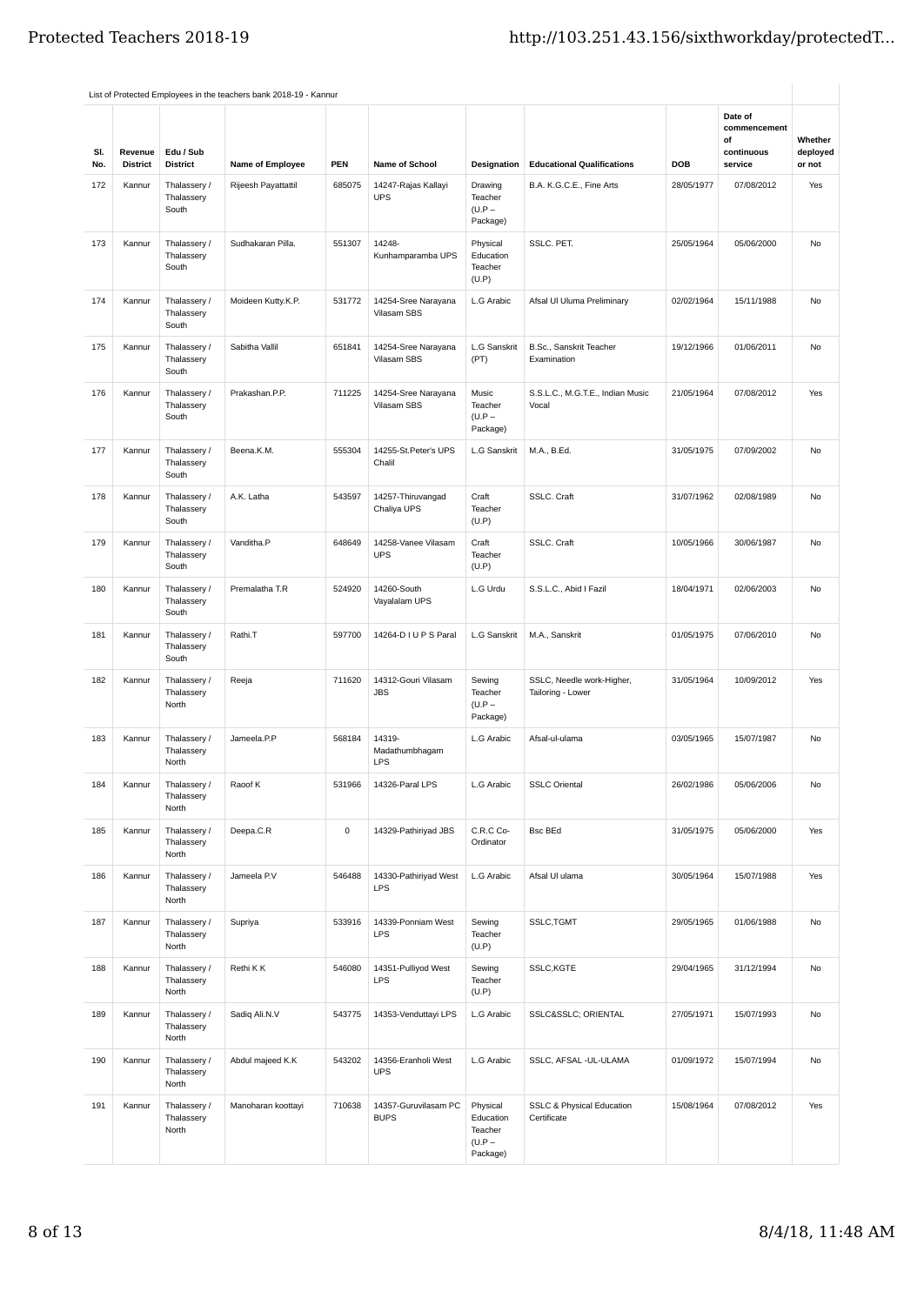| SI.<br>No. | Revenue<br><b>District</b> | Edu / Sub<br><b>District</b>        | <b>Name of Employee</b>    | <b>PEN</b> | <b>Name of School</b>               | Designation                                | <b>Educational Qualifications</b>        | <b>DOB</b> | Date of<br>commencement<br>of<br>continuous<br>service | Whether<br>deployed<br>or not |
|------------|----------------------------|-------------------------------------|----------------------------|------------|-------------------------------------|--------------------------------------------|------------------------------------------|------------|--------------------------------------------------------|-------------------------------|
| 192        | Kannur                     | Thalassery /<br>Thalassery<br>North | Sajina.M.P                 | 711965     | 14357-Guruvilasam PC<br><b>BUPS</b> | Sewing<br>Teacher<br>$(U.P -$<br>Package)  | SSLC, KGTE                               | 03/07/1979 | 08/08/2012                                             | Yes                           |
| 193        | Kannur                     | Thalassery /<br>Thalassery<br>North | Uma M                      | 547303     | 14358-Kavumbhaqam<br>S UPS          | Sewing<br>Teacher<br>(U.P)                 | SSLC, Tailoring and Garment<br>making    | 29/05/1964 | 01/07/1983                                             | <b>No</b>                     |
| 194        | Kannur                     | Thalassery /<br>Thalassery<br>North | Baburaj T                  | 628806     | 14360-Kelalur UPS                   | Craft<br>Teacher<br>(U.P)                  | Pre Degree, KGTE                         | 30/05/1969 | 13/12/2008                                             | No                            |
| 195        | Kannur                     | Thalassery /<br>Thalassery<br>North | Sulaika.v                  | 553504     | 14361-Kozhur UPS                    | L.G Arabic                                 | SSLC.AFSAL-UL-ULAMA                      | 11/05/1975 | 19/06/1996                                             | No                            |
| 196        | Kannur                     | Thalassery /<br>Thalassery<br>North | Shaji.K                    | 553821     | 14361-Kozhur UPS                    | L.G Urdu                                   | PDC&ABID-I-FAZIL                         | 28/04/1973 | 01/08/2001                                             | <b>No</b>                     |
| 197        | Kannur                     | Thalassery /<br>Thalassery<br>North | SMITHA KOOVAKKA            | 792665     | 14361-Kozhur UPS                    | C.R.C Co-<br>Ordinator                     | B.A,B.Ed                                 | 31/05/1969 | 20/06/2004                                             | Yes                           |
| 198        | Kannur                     | Thalassery /<br>Thalassery<br>North | Babu bijith                | 819349     | 14361-Kozhur UPS                    | C.R.C Co-<br>Ordinator                     | <b>BA BEd</b>                            | 30/01/1972 | 22/09/2004                                             | Yes                           |
| 199        | Kannur                     | Thalassery /<br>Thalassery<br>North | Vasantha.K                 | 629096     | 14362-Kudakkalam<br><b>UPS</b>      | Physical<br>Education<br>Teacher<br>(U.P)  | <b>SSLC</b>                              | 11/05/1966 | 04/10/2004                                             | No                            |
| 200        | Kannur                     | Thalassery /<br>Thalassery<br>North | Gayathri devi.C            | 710677     | 14363-Mambaram<br><b>UPS</b>        | Sewing<br>Teacher<br>$(U.P -$<br>Package)  | SSLC, KGTE in sewing and Needle<br>work  | 25/05/1968 | 05/06/2000                                             | Yes                           |
| 201        | Kannur                     | Thalassery /<br>Thalassery<br>North | Shiji.V.P                  | 555165     | 14370-Sree Narayana<br><b>BUPS</b>  | <b>UPS</b><br>Assistant                    | B.COM&TTC                                | 02/07/1982 | 06/08/2007                                             | Yes                           |
| 202        | Kannur                     | Thalassery /<br>Chokli              | Abdul Rahiman K            | 532337     | 14408-CHOKLI MLPS                   | L.G Arabic                                 | SSLC, Afsal UI- Ulama                    | 15/05/1965 | 02/07/1990                                             | No                            |
| 203        | Kannur                     | Thalassery /<br>Chokli              | Muhammed Riyas<br>Salam VP | 516630     | 14418-PALLIPROM M<br><b>LPS</b>     | L.G Arabic                                 | SSLC, Afsal-Ul-Ulooma                    | 30/05/1977 | 07/10/1995                                             | No                            |
| 204        | Kannur                     | Thalassery /<br>Chokli              | Muhammed Shereef<br>V.P    | 532361     | 14420-PANNIANNURE<br><b>LPS</b>     | L.G Arabic                                 | SSLC, Afsal UI- Ulama                    | 25/05/1974 | 15/07/1993                                             | <b>No</b>                     |
| 205        | Kannur                     | Thalassery /<br>Chokli              | Soudha.K                   | 526082     | 14433-VELLACHERY<br>M LPS           | L.G Arabic                                 | SSLC, Afsal Ul- Ulama                    | 10/05/1974 | 01/06/1998                                             | Yes                           |
| 206        | Kannur                     | Thalassery /<br>Chokli              | Bindu M P                  | 526015     | 14436- GURUKULAM<br><b>LPS</b>      | Sewing<br>Teacher<br>(U.P)                 | Needle work specialist(higher)           | 25/05/1969 | 05/10/1990                                             | Yes                           |
| 207        | Kannur                     | Thalassery /<br>Chokli              | Sreelaja K                 | 576382     | 14439-KARIYAD<br>THERU LPS          | Sewing<br>Teacher<br>(U.P)                 | SSLC, Diploma in craft                   | 26/05/1963 | 01/07/1986                                             | Yes                           |
| 208        | Kannur                     | Thalassery /<br>Chokli              | Hemalatha K                | 523975     | 14445-NORTH<br><b>MENAPROM LPS</b>  | Sewing<br>Teacher<br>(U.P)                 | KGTE                                     | 12/05/1973 | 08/11/1995                                             | Yes                           |
| 209        | Kannur                     | Thalassery /<br>Chokli              | Rabna E.V                  | 711811     | 14456-CHAMPAD<br>WEST UPS           | Drawing<br>Teacher<br>$(U.P -$<br>Package) | SSLC, HSE, KGCE in Fine Arts.            | 19/06/1981 | 07/08/2012                                             | Yes                           |
| 210        | Kannur                     | Thalassery /<br>Chokli              | Sulochana E K              | 529280     | 14459-KARIYAD<br>NAMBIARS UPS       | Sewing<br>Teacher<br>(U.P)                 | KGTE                                     | 30/05/1967 | 30/07/1992                                             | Yes                           |
| 211        | Kannur                     | Thalassery /<br>Chokli              | Sunil Babu K               | 686849     | 14460-KITANHI UPS                   | Drawing<br>Teacher<br>$(U.P -$<br>Package) | SSLC, HSE, KGCE in Drawing &<br>Painting | 10/03/1967 | 10/08/2012                                             | Yes                           |
| 212        | Kannur                     | Thalassery /<br>Chokli              | Santha K M                 | 528431     | 14460-KITANHI UPS                   | Sewing<br>Teacher<br>(U.P)                 | KGTE                                     | 04/05/1965 | 22/06/1994                                             | Yes                           |
| 213        | Kannur                     | Thalassery /<br>Chokli              | SHEEBA VK                  | 653306     | 14461-KUNNUMMAL<br><b>UPS</b>       | L.G Sanskrit                               | SSLC, SANSKRIT                           | 27/04/1965 | 02/06/2008                                             | No                            |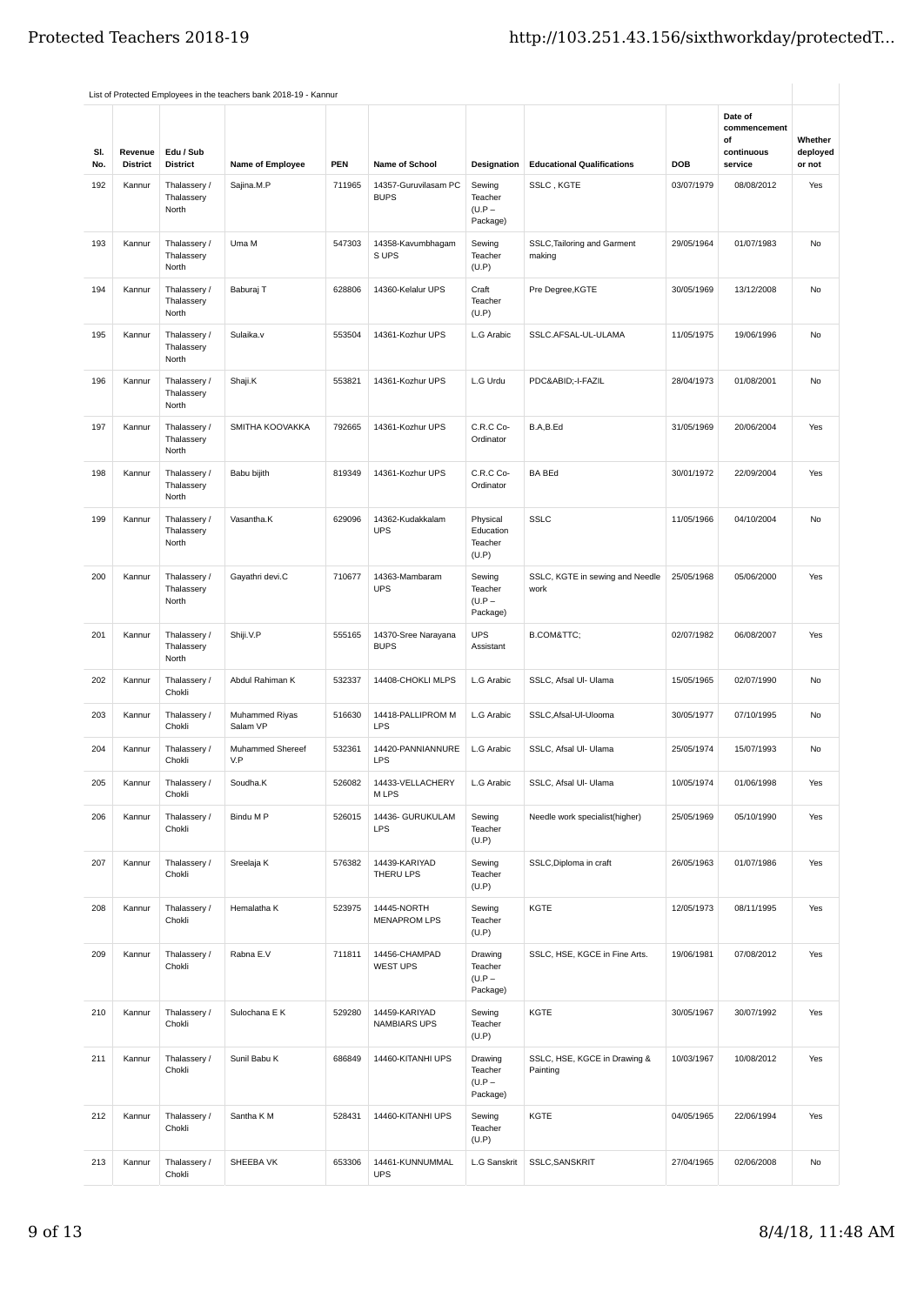|            |                            |                              |                     |            |                                                |                                                          |                                   |            | Date of                                     |                               |
|------------|----------------------------|------------------------------|---------------------|------------|------------------------------------------------|----------------------------------------------------------|-----------------------------------|------------|---------------------------------------------|-------------------------------|
| SI.<br>No. | Revenue<br><b>District</b> | Edu / Sub<br><b>District</b> | Name of Employee    | <b>PEN</b> | Name of School                                 | Designation                                              | <b>Educational Qualifications</b> | DOB        | commencement<br>of<br>continuous<br>service | Whether<br>deployed<br>or not |
| 214        | Kannur                     | Thalassery /<br>Chokli       | Anuradha K          | 529528     | 14462-MENAPROM<br><b>EAST UPS</b>              | L.G Hindi                                                | SSLC, Rashtra Bhasha Praveen      | 08/01/1964 | 15/07/1996                                  | Yes                           |
| 215        | Kannur                     | Thalassery /<br>Chokli       | Baby Kanakam M      | 529617     | 14462-MENAPROM<br><b>EAST UPS</b>              | Physical<br>Education<br>Teacher<br>(U.P)                | BA(PET)                           | 07/05/1967 | 04/10/2004                                  | Yes                           |
| 216        | Kannur                     | Thalassery /<br>Chokli       | Mohanan P K         | 534395     | 14463-OLAVILAM UPS                             | Physical<br>Education<br>Teacher<br>(U.P)                | SSLC, BA(PET)                     | 01/06/1966 | 06/10/1995                                  | <b>No</b>                     |
| 217        | Kannur                     | Thalassery /<br>Panoor       | ANITHA K K          | 516431     | 14523-ELAMCODE<br><b>CENTRAL LPS</b>           | Sewing<br>Teacher<br>(U.P)                               | SSLC, KGT                         | 31/07/1963 | 03/02/1992                                  | <b>No</b>                     |
| 218        | Kannur                     | Thalassery /<br>Panoor       | Bindu M             | 647470     | 14530-KOLAVALLUR<br><b>WEST LPS</b>            | LPS<br>Assistant                                         | BA, TTC                           | 07/04/1974 | 04/06/2003                                  | No                            |
| 219        | Kannur                     | Thalassery /<br>Panoor       | Muhammed M K        | 538222     | 14530-KOLAVALLUR<br><b>WEST LPS</b>            | L.G Arabic                                               | SSLC, Afsal Ulama                 | 20/03/1971 | 01/06/1999                                  | No                            |
| 220        | Kannur                     | Thalassery /<br>Panoor       | Seenarathnam P P    | 516574     | 14533-<br><b>KUNNOTHUPARAMBA</b><br><b>LPS</b> | Sewing<br>Teacher<br>(U.P)                               | PDC, KGTE                         | 23/03/1968 | 15/09/1988                                  | No                            |
| 221        | Kannur                     | Thalassery /<br>Panoor       | Muhammadali K       | 565390     | 14535-DEVI VILASAM<br>LPS                      | L.G Arabic                                               | S S L C, Afsal Ulama              | 04/05/1965 | 01/06/1987                                  | No                            |
| 222        | Kannur                     | Thalassery /<br>Panoor       | Jeeja P             | 526157     | 14537-POYILOOR<br><b>CENTRAL LPS</b>           | LPS<br>Assistant                                         | SSLC, TTC                         | 09/06/1982 | 03/06/2013                                  | Yes                           |
| 223        | Kannur                     | Thalassery /<br>Panoor       | <b>Princy Poyil</b> | 521726     | 14544-<br>THENDAPARAMBA<br><b>LPS</b>          | C.R.C Co-<br>Ordinator                                   | SSLC, VHSE, TTC                   | 05/05/1986 | 01/06/2007                                  | Yes                           |
| 224        | Kannur                     | Thalassery /<br>Panoor       | Sasidharan P        | 527239     | 14552-CHENDAYAD<br><b>UPS</b>                  | Craft<br>Teacher<br>(U.P)                                | SSLC, KGT                         | 22/05/1971 | 01/06/1989                                  | No                            |
| 225        | Kannur                     | Thalassery /<br>Panoor       | Loujith K M         | 690430     | 14554-EAST VALLIYAI<br><b>UPS</b>              | Physical<br>Education<br>Teacher<br>$(U.P -$<br>Package) | SSLC, CPEd                        | 25/05/1968 | 08/08/2012                                  | Yes                           |
| 226        | Kannur                     | Thalassery /<br>Panoor       | Anoop K             | 691303     | 14556-KADAVATHUR<br>WEST.UPS                   | Physical<br>Education<br>Teacher<br>$(U.P -$<br>Package) | SSLC, CPEd                        | 31/05/1969 | 07/08/2012                                  | Yes                           |
| 227        | Kannur                     | Thalassery /<br>Panoor       | Bavitha T K         | 532520     | 14558-MOKERI EAST<br><b>UPS</b>                | Sewing<br>Teacher<br>(U.P)                               | S S L C, K G T E Higher           | 27/05/1970 | 07/06/1993                                  | No                            |
| 228        | Kannur                     | Thalassery /<br>Panoor       | Satheeshan P        | 680706     | 14559-PALAKKOOL<br><b>UPS</b>                  | Craft<br>Teacher<br>$(U.P -$<br>Package)                 | SSLC, KGTE Book binding           | 07/03/1964 | 07/08/2012                                  | Yes                           |
| 229        | Kannur                     | Thalassery /<br>Panoor       | Jayaprakash P P     | 523784     | 14559-PALAKKOOL<br><b>UPS</b>                  | Physical<br>Education<br>Teacher<br>(U.P)                | SSLC, CPEd                        | 29/05/1965 | 14/09/1988                                  | No                            |
| 230        | Kannur                     | Thalassery /<br>Panoor       | Afseena V           | 642255     | 14561-PANOOR EAST<br><b>UPS</b>                | L.G Urdu<br>(PT)                                         | Plus two , Urdu Higher            | 17/02/1992 | 01/06/2010                                  | No                            |
| 231        | Kannur                     | Thalassery /<br>Panoor       | Abdurasak K V       | 540296     | 14561-PANOOR EAST<br><b>UPS</b>                | L.G Arabic                                               | BA, Afsal UI Ulama                | 16/01/1978 | 02/06/2008                                  | No                            |
| 232        | Kannur                     | Thalassery /<br>Panoor       | Bavijesh R          | 540730     | 14561-PANOOR EAST<br><b>UPS</b>                | L.G Sanskrit<br>(PT)                                     | S S L C, PRAKSASTHRI              | 27/09/1985 | 01/06/2009                                  | No                            |
| 233        | Kannur                     | Thalassery /<br>Panoor       | Baburajan C C       | 531620     | 14566-THIRUVAL UPS                             | Craft<br>Teacher<br>(U.P)                                | SSLC, Book binding                | 30/05/1967 | 01/06/1989                                  | No                            |
| 234        | Kannur                     | Thalassery /<br>Panoor       | Jisha K T K         | 686624     | 14566-THIRUVAL UPS                             | L.G Sanskrit<br>(PT)                                     | PDC, SANSKRIT, TTC                | 30/05/1982 | 01/06/2011                                  | No                            |
| 235        | Kannur                     | Thalassery /<br>Panoor       | Sayidasan N P       | 531245     | 14566-THIRUVAL UPS                             | Physical<br>Education<br>Teacher<br>(U.P)                | SSLC, CPEd                        | 24/06/1966 | 01/06/1989                                  | No                            |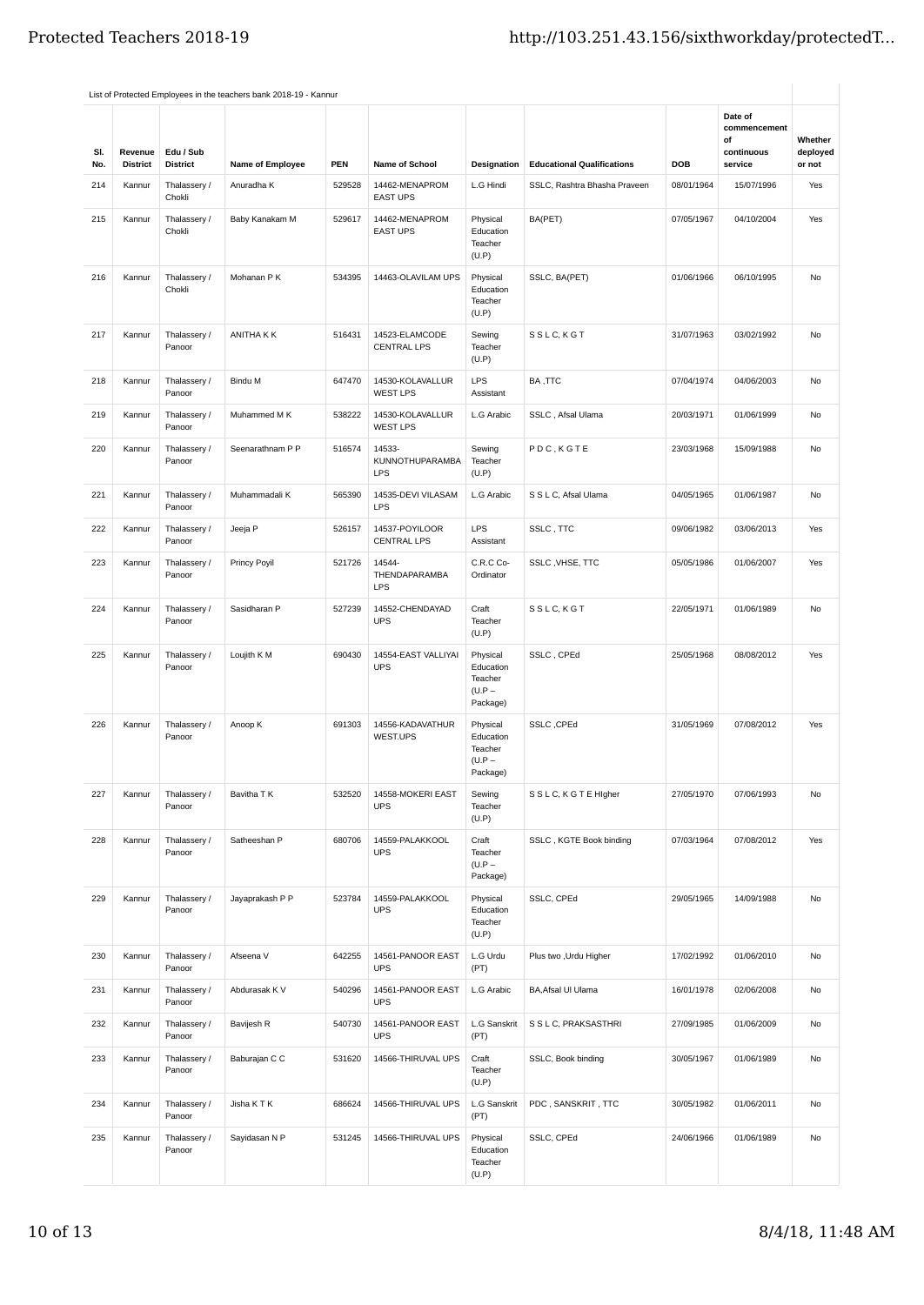|            |                            |                              | List of Protected Employees in the teachers bank 2018-19 - Kannur |            |                                              |                                                          |                                   |            |                                                        |                               |
|------------|----------------------------|------------------------------|-------------------------------------------------------------------|------------|----------------------------------------------|----------------------------------------------------------|-----------------------------------|------------|--------------------------------------------------------|-------------------------------|
| SI.<br>No. | Revenue<br><b>District</b> | Edu / Sub<br><b>District</b> | Name of Employee                                                  | <b>PEN</b> | <b>Name of School</b>                        | Designation                                              | <b>Educational Qualifications</b> | <b>DOB</b> | Date of<br>commencement<br>of<br>continuous<br>service | Whether<br>deployed<br>or not |
| 236        | Kannur                     | Thalassery /<br>Panoor       | Ramla K V                                                         | 529621     | 14566-THIRUVAL UPS                           | L.G Arabic                                               | SSLC, Arabic Preliminary          | 27/05/1969 | 02/08/1993                                             | No                            |
| 237        | Kannur                     | Thalassery /<br>Panoor       | Chandran T                                                        | 459450     | 14569-KOLAVALLOOR<br><b>UPS</b>              | L.G Hindi                                                | SSLC, R B VISHARAD                | 23/04/1964 | 09/06/2000                                             | No                            |
| 238        | Kannur                     | Thalassery /<br>Panoor       | Pavithran K                                                       | 685675     | 14569-KOLAVALLOOR<br><b>UPS</b>              | Drawing<br>Teacher<br>$(U.P -$<br>Package)               | KGTE Drawing and painting         | 25/05/1969 | 07/08/2012                                             | Yes                           |
| 239        | Kannur                     | Thalassery /<br>Panoor       | Sreedharan K K                                                    | 527703     | 14570-VILAKKOTTUR<br><b>UPS</b>              | <b>UPS</b><br>Assistant                                  | BA,BEd                            | 10/02/1964 | 19/07/1991                                             | Yes                           |
| 240        | Kannur                     | Thalassery /<br>Panoor       | Sajitha C P                                                       | 527857     | 14570-VILAKKOTTUR<br><b>UPS</b>              | <b>UPS</b><br>Assistant                                  | BSc, BEd                          | 26/05/1967 | 19/07/1991                                             | Yes                           |
| 241        | Kannur                     | Thalassery /<br>Panoor       | Rekha K P                                                         | 527999     | 14570-VILAKKOTTUR<br><b>UPS</b>              | <b>UPS</b><br>Assistant                                  | BA, BEd                           | 27/04/1968 | 03/06/1996                                             | Yes                           |
| 242        | Kannur                     | Thalassery /<br>Panoor       | Athul K V                                                         | 710585     | 14570-VILAKKOTTUR<br><b>UPS</b>              | Physical<br>Education<br>Teacher<br>$(U.P -$<br>Package) | Plus Two, CPEd                    | 20/01/1985 | 07/08/2012                                             | Yes                           |
| 243        | Kannur                     | Thalassery /<br>Panoor       | Shajina P                                                         | 528963     | 14570-VILAKKOTTUR<br><b>UPS</b>              | C.R.C Co-<br>Ordinator                                   | S S L C, Hindi Visharad           | 11/05/1974 | 05/06/2002                                             | Yes                           |
| 244        | Kannur                     | Thalassery /<br>Panoor       | Shali K                                                           | 690610     | 14570-VILAKKOTTUR<br><b>UPS</b>              | C.R.C Co-<br>Ordinator                                   | SSLC, Drawing&Painting            | 17/03/1976 | 16/07/1998                                             | Yes                           |
| 245        | Kannur                     | Thalassery /<br>Kuthuparamba | P Majilakumari                                                    | 532980     | 14610-Eruvatty LPS                           | <b>LPS</b><br>Assistant                                  | SSLC,PDC,TTC                      | 20/04/1971 | 01/06/1999                                             | No                            |
| 246        | Kannur                     | Thalassery /<br>Kuthuparamba | Preetha VC                                                        | 552535     | 14612-East Kadirur<br><b>LPS</b>             | Sewing<br>Teacher<br>(U.P)                               | Needle work higher grade training | 31/07/1962 | 07/06/1985                                             | No                            |
| 247        | Kannur                     | Thalassery /<br>Kuthuparamba | Vasantha K V                                                      | 710766     | 14616-Kurumbakkal<br>Mopala LPS              | Sewing<br>Teacher<br>$(U.P -$<br>Package)                | SSLC, KGTE                        | 31/05/1969 | 10/09/2012                                             | Yes                           |
| 248        | Kannur                     | Thalassery /<br>Kuthuparamba | Muhammed O                                                        | 555326     | 14623-Muthiyanga<br>East LPS                 | L.G Arabic                                               | SSLC, Afzal-Ul-Ulama              | 30/04/1966 | 02/06/1987                                             | No                            |
| 249        | Kannur                     | Thalassery /<br>Kuthuparamba | Snehageetha K                                                     | 530160     | 14644-Naravoor<br>Central LPS                | Sewing<br>Teacher<br>(U.P)                               | SSLC, KGTE                        | 31/05/1966 | 01/06/1992                                             | No                            |
| 250        | Kannur                     | Thalassery /<br>Kuthuparamba | Basheer M                                                         | 534549     | 14652-Sankaranellur<br><b>LPS</b>            | L.G Arabic                                               | SSLC, Afzal-Ul-Ulama              | 23/06/1977 | 07/06/2004                                             | Yes                           |
| 251        | Kannur                     | Thalassery /<br>Kuthuparamba | Mohammed, K                                                       | 523078     | 14654-<br>Thrikkannapuram West<br><b>LPS</b> | L.G Arabic                                               | SSLC, Afzal-Ul-Ulama              | 01/12/1962 | 01/01/1981                                             | No                            |
| 252        | Kannur                     | Thalassery /<br>Kuthuparamba | Preetha KV                                                        | 544064     | 14660-Cheruvancheri<br><b>UPS</b>            | Sewing<br>Teacher<br>(U.P)                               | SSLC, Training Higher Exam        | 30/05/1966 | 16/07/1987                                             | No                            |
| 253        | Kannur                     | Thalassery /<br>Kuthuparamba | Valsan NK                                                         | 541483     | 14662-Kadirur East<br><b>UPS</b>             | Physical<br>Education<br>Teacher<br>(U.P)                | <b>SSLC, PET Certificate</b>      | 04/10/2004 | 04/10/2004                                             | No                            |
| 254        | Kannur                     | Thalassery /<br>Kuthuparamba | Vinitha K                                                         | 554334     | 14663-Kannavam UPS                           | L.G Hindi                                                | SSLC, Hindi Praveen               | 27/05/1975 | 03/06/1996                                             | No                            |
| 255        | Kannur                     | Thalassery /<br>Kuthuparamba | Shylaja PK                                                        | 551234     | 14667-Mooryad<br>Central UPS                 | Physical<br>Education<br>Teacher<br>(U.P)                | SSLC, PEd Certificate             | 17/07/1962 | 04/10/2004                                             | No                            |
| 256        | Kannur                     | Thalassery /<br>Kuthuparamba | Manoj K                                                           | 544797     | 14668-Pattiam West<br><b>UPS</b>             | Drawing<br>Teacher<br>(U.P)                              | SSLC,KGCE                         | 20/05/1965 | 17/03/1989                                             | No                            |
| 257        | Kannur                     | Thalassery /<br>Kuthuparamba | Sudheerbabu N                                                     | 711344     | 14668-Pattiam West<br><b>UPS</b>             | Physical<br>Education<br>Teacher<br>$(U.P -$<br>Package) | SSLC, CPED                        | 25/05/1964 | 10/09/2012                                             | No                            |
| 258        | Kannur                     | Thalassery /<br>Kuthuparamba | Sajeevan T                                                        | 561536     | 14671-South Pattiam<br><b>UPS</b>            | L.G Urdu                                                 | SSLC, Pre-degree, Adib-I-Fazil    | 30/05/1973 | 02/06/2008                                             | No                            |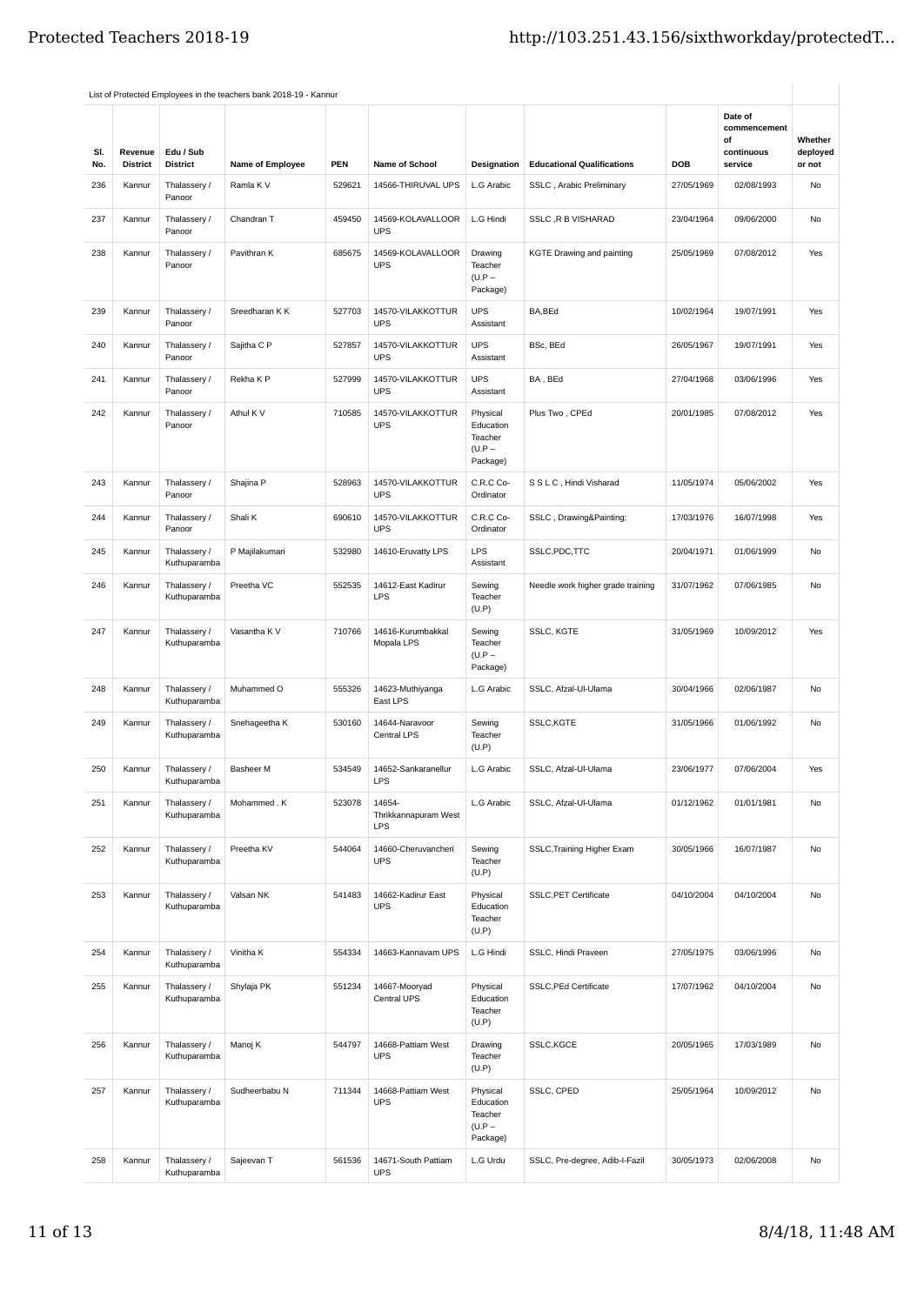|            |                            |                              | List of Protected Employees in the teachers bank 2018-19 - Kannur |        |                                           |                                           |                                   |            |                                                        |                               |
|------------|----------------------------|------------------------------|-------------------------------------------------------------------|--------|-------------------------------------------|-------------------------------------------|-----------------------------------|------------|--------------------------------------------------------|-------------------------------|
| SI.<br>No. | Revenue<br><b>District</b> | Edu / Sub<br><b>District</b> | <b>Name of Employee</b>                                           | PEN    | <b>Name of School</b>                     | Designation                               | <b>Educational Qualifications</b> | DOB        | Date of<br>commencement<br>of<br>continuous<br>service | Whether<br>deployed<br>or not |
| 259        | Kannur                     | Thalassery /<br>Kuthuparamba | Baby Salila PM                                                    | 561528 | 14671-South Pattiam<br><b>UPS</b>         | Sewing<br>Teacher<br>(U.P)                | SSLC, Diploma in craftmanship     | 27/05/1963 | 26/06/1986                                             | No                            |
| 260        | Kannur                     | Thalassery /<br>Kuthuparamba | Jesi V                                                            | 566147 | 14671-South Pattiam<br><b>UPS</b>         | Physical<br>Education<br>Teacher<br>(U.P) | SSLC, Certificate course in PET   | 31/05/1970 | 04/10/2004                                             | No                            |
| 261        | Kannur                     | Thalassery /<br>Mattannur    | Usha<br>Thattipron(Supernumery<br>Post)                           | 526756 | 14758-Kayani UPS                          | Craft<br>Teacher<br>(U.P)                 | SSLC, Agricultural Training       | 28/04/1963 | 06/02/1989                                             | No                            |
| 262        | Kannur                     | Thalassery /<br>Mattannur    | Pavanan.K<br>(Supernumery Post)                                   | 526748 | 14758-Kayani UPS                          | Physical<br>Education<br>Teacher<br>(U.P) | SSLC, PET Training                | 31/05/1966 | 13/02/1984                                             | No                            |
| 263        | Kannur                     | Thalassery /<br>Mattannur    | Anusree. O.K                                                      | 641603 | 14762-Malur UPS                           | <b>LPS</b><br>Assistant                   | BA,TTC                            | 24/04/1985 | 01/06/2009                                             | Yes                           |
| 264        | Kannur                     | Thalassery /<br>Mattannur    | Vinima.K                                                          | 720451 | 14763-Meruvambayi<br>Mopila UPS           | L.G Sanskrit<br>(PT)                      | <b>HSE, Sanskrit Examination</b>  | 15/05/1983 | 04/06/2012                                             | No                            |
| 265        | Kannur                     | Thalassery /<br>Mattannur    | Sumoda P<br>(supernumery Post)                                    | 536958 | 14765-Neerveli UPS                        | Sewing<br>Teacher<br>(U.P)                | <b>SSLC, RGTC</b>                 | 28/05/1966 | 14/06/1993                                             | No                            |
| 266        | Kannur                     | Thalassery /<br>Mattannur    | Nisha.K                                                           | 531683 | 14769-Pazhassi West<br><b>UPS</b>         | L.G Hindi                                 | SSLC, Rashtra Bhasaha visharad    | 25/11/1973 | 06/06/1994                                             | No                            |
| 267        | Kannur                     | Thalassery /<br>Mattannur    | Shijith. M                                                        | 673457 | 14773-Vengad Mopla<br><b>UPS</b>          | Craft<br>Teacher<br>$(U.P -$<br>Package)  | SSLC, MGTE(Agriculture)           | 21/05/1971 | 25/03/2013                                             | Yes                           |
| 268        | Kannur                     | Thalassery /<br>Mattannur    | Babyshylaja N                                                     | 526825 | 14775-Kanhileri UPS                       | Physical<br>Education<br>Teacher<br>(U.P) | SSLC, PET Training                | 25/05/1966 | 01/06/1989                                             | No                            |
| 269        | Kannur                     | Thalassery /<br>Mattannur    | Abdulkhadar.T                                                     | 528208 | 14776-Keezhallur UPS                      | L.G Urdu                                  | SSLC, Urdu Examination            | 18/05/1967 | 01/06/1988                                             | No                            |
| 270        | Kannur                     | Thalassery /<br>Mattannur    | Shyma <sub>C</sub>                                                | 528403 | 14776-Keezhallur UPS                      | L.G Sanskrit                              | SSLC, Sanskrit Examination        | 06/02/1973 | 12/08/2003                                             | No                            |
| 271        | Kannur                     | Thalassery /<br>Mattannur    | Shyma. M                                                          | 527094 | 14776-Keezhallur UPS                      | <b>UPS</b><br>Assistant                   | SSLC, TTC                         | 04/05/1971 | 05/06/1995                                             | Yes                           |
| 272        | Kannur                     | Thalassery /<br>Mattannur    | Sureshan.<br>Puthanpurayil                                        | 527923 | 14776-Keezhallur UPS                      | <b>UPS</b><br>Assistant                   | B.A, B.Ed                         | 02/05/1970 | 01/08/1996                                             | Yes                           |
| 273        | Kannur                     | Thalassery /<br>Mattannur    | Surendran. P                                                      | 528477 | 14776-Keezhallur UPS                      | L.G Hindi                                 | SSLC, Rashtra Bhasaha visharad    | 18/02/1964 | 16/07/1990                                             | No                            |
| 274        | Kannur                     | Thalassery /<br>Iritty       | Rimla Muhammed                                                    | 538936 | 14823-Kottiyoor<br>S.N.LPS                | LPS<br>Assistant                          | SSLC, PDC, TTC                    | 22/03/1986 | 01/06/2009                                             | Yes                           |
| 275        | Kannur                     | Thalassery /<br>Iritty       | Beena Manhari                                                     | 760706 | 14826-Devaswam LPS<br>Mundayaparamba      | C.R.C Co-<br>Ordinator                    | SSLC, TTC                         | 30/05/1973 | 21/06/2006                                             | Yes                           |
| 276        | Kannur                     | Thalassery /<br>Iritty       | Mohammed Zakkariya P<br>С                                         | 536372 | 14842-Sree<br>Janardhana LPS<br>Muringodi | L.G Arabic                                | SSLC Afsal UI Uluma               | 30/05/1966 | 11/09/2001                                             | No                            |
| 277        | Kannur                     | Thalassery /<br>Iritty       | Simi Mohan                                                        | 536482 | 14842-Sree<br>Janardhana LPS<br>Muringodi | LPS<br>Assistant                          | SSLC, TTC                         | 21/06/1981 | 01/06/2005                                             | Yes                           |
| 278        | Kannur                     | Thalassery /<br>Iritty       | Sreeja V M                                                        | 538678 | 14842-Sree<br>Janardhana LPS<br>Muringodi | LPS<br>Assistant                          | SSLC, HSE, TTC                    | 01/04/1976 | 04/06/2007                                             | Yes                           |
| 279        | Kannur                     | Thalassery /<br>Iritty       | Lijina K K                                                        | 538695 | 14842-Sree<br>Janardhana LPS<br>Muringodi | C.R.C Co-<br>Ordinator                    | SSLC, TTC                         | 27/05/1985 | 04/06/2007                                             | Yes                           |
| 280        | Kannur                     | Thalassery /<br>Iritty       | Sreeja K M                                                        | 527607 | 14853-PPRMUPS<br>Muzhakunnu               | LPS<br>Assistant                          | SSLC, TTC                         | 10/05/1973 | 01/07/1994                                             | Yes                           |
| 281        | Kannur                     | Thalassery /<br>Iritty       | Abdulla V                                                         | 527214 | 14853-PPRMUPS<br>Muzhakunnu               | L.G Arabic                                | SSLC, Afsal Ulama                 | 10/04/1967 | 01/07/1993                                             | No                            |
| 282        | Kannur                     | Thalassery /<br>Iritty       | Amarnath C V                                                      | 526117 | 14853-PPRMUPS<br>Muzhakunnu               | Craft<br>Teacher<br>(U.P)                 | SSLC, KGTE                        | 26/05/1966 | 27/03/1989                                             | No                            |